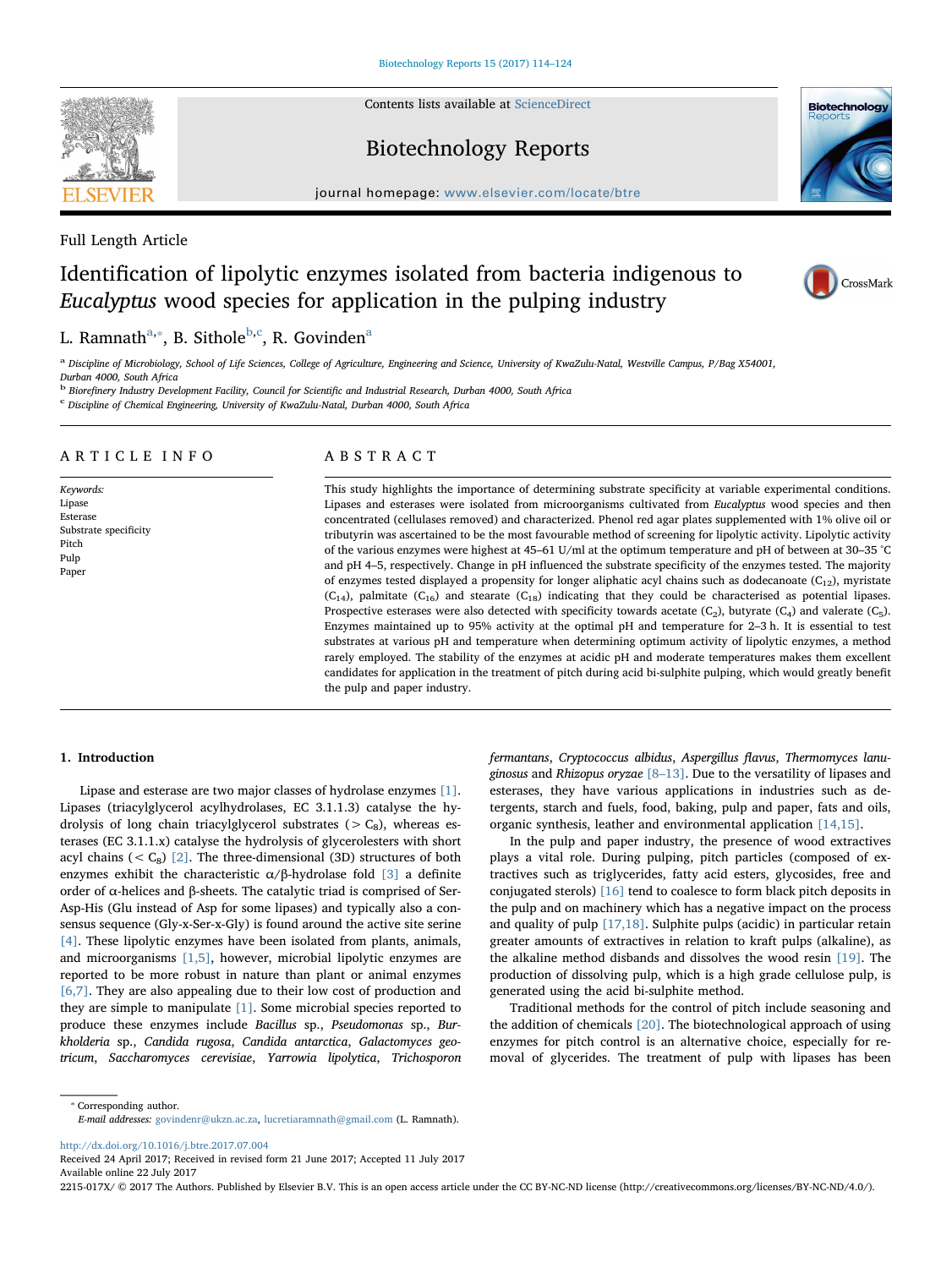effective in reducing triglycerides (TG), however, steryl esters (SE) are frequently at the source of pitch formation [\[17\]](#page-8-8). Nonylphenol ethoxylates (NPEs) are the best chemicals for removing pitch components in chemical pulping. Unfortunately, their use is frowned upon due to their estrogen mimicking effects. Indeed, their use has been banned in North American and European chemical pulp mills as pulp handlers in European markets are reluctant to handle pulps treated with NPEs [\[21,22\]](#page-8-11). Also, the residual NPE in sulphite pulps are undesirable since the pulps are commonly used in pharmaceutical and food applications. Based on a mill study conducted by Sithole et al. (2010) it was suggested that the inclusion of an enzyme to target residual steryl esters could deliver a strategic solution to removing the extractives present in sulphite pulps [\[21\]](#page-8-11).

Oxidative enzymes such as laccases have also been implemented in the degradation of various lipophilic extractives such as triglycerides, free and conjugated sterols, fatty acids and resin acids [\[23\]](#page-8-12). Laccases are typical for white-rot fungi and have been described as prime lignin degraders. Treatment of wood or pulp with these enzymes could offer a dual advantage in the company of redox mediators [\[24,25\]](#page-8-13). Redox mediators facilitate laccase removal of residual lignin, in conjunction with extensive degradation of extractives [\[26\].](#page-9-0) A decrease in kappa number and improved pulp brightness can also observed [\[19,26\].](#page-8-9)

The enzymes characterized in this study are for application in the pulp and paper industry, for reduction or elimination of pitch deposit formation during pulping. Previous studies have reported the incomplete degradation of pitch by lipases [\[19,21\]](#page-8-9), hence we are confident that the inclusion of esterases will assist in targeting the side groups that are theoretically present once the longer chain acyl chains (triacylglycerides) have been degraded by lipases. Lipases, esterases and laccases were included as part of this study and were selected based on their stability and activity at temperatures and pH levels employed during the acid bi-sulphite pulping of Eucalyptus wood species. To our knowledge, the lipolytic enzymes produced by microorganisms indigenous to Eucalyptus sp. wood have not been previously investigated. The results of the present study will provide more information on the characteristics of these enzymes and their potential for reduction of pitch components in pulps. For this study it was important to include different types of enzymes that could benefit the pulping process. Therefore purifications of the enzymes of interest were not necessary, as a cocktail of enzymes (excluding cellulases) is required and ideal in this study for the removal or degradation of all unwanted compounds (excluding cellulose). Combinations of hemicellulases, ligninases and other accessory enzymes are known to be essential for hydrolysis of plant biomass [\[27\].](#page-9-1) It was also important to test the effects of various conditions on substrate specificity as most researchers focus only on the pH and temperature optima of the enzyme and thereafter test substrate specificity at optimum conditions. Neglecting to investigate the effects of pH and temperature on substrate specificity of enzymes could have drastic implications for its efficiency and effectiveness. Therefore, the aim of this study was to screen indigenous microflora from Eucalyptus species for lipolytic activity and to determine the effects of pH and temperature on the hydrolysis of different substrates of these lipolytic enzymes (lipases, esterases and laccases).

## 2. Materials and methods

## 2.1. Isolation and identification of bacterial and fungal cultures

Five grams of wood chips from a commercial wood chip pile and individual Eucalyptus spp. were thoroughly washed by vortexing with 5 ml of phosphate buffer (pH 8.0) for 5 min. The washings were serially diluted and spread onto nutrient agar (NA) and potato dextrose agar (PDA) (Merck, South Africa) and incubated at 37 °C and 40 °C for 1 and 5 days, for the growth of bacteria and fungi, respectively. Colonies were selected based on morphological features; size, shape, pigmentation, margin, consistency and elevation and sub-cultured till pure isolates

were obtained [\[28\]](#page-9-2). DNA was extracted from isolates and 16S rRNA and 18S rRNA for bacteria and fungi, respectively, were amplified according to Ramnath et al. [\[28\].](#page-9-2) Following PCR, the amplicons were sequenced (Inqaba Biotech, South Africa), and the sequences edited and entered in the Basic Alignment Search Tool (BLAST) algorithm [\[29\]](#page-9-3) for identification of microorganisms.

## 2.2. Optimization of plate screening assays for lipolytic activity

There are a number of methods currently available for the screening of lipases and esterases. However, they vary with sensitivity, cost and ease of preparation. In this study a few methods were tested and evaluated.

All strains were pre-cultivated in Luria-Bertani (LB) medium and malt extract broth for bacteria and fungi, respectively. For detection of esterase activity a basal medium containing 0.5% (w/v) peptone, 0.3% (w/v) yeast extract and 2% bacteriological agar (pH 7) supplemented with 1%, 2% and 5% tributyrin was used. Five millimetre wells were bored into the agar plates and inoculated with 50 μl of pure bacterial cultures. Plates were incubated at 37 °C for 48 h. After incubation the isolates were observed for zones of hydrolysis (clear halos) around the colonies. Lipase activity was screened for on olive oil/rhodamine B agar plates. Rhodamine B (1 mg/ml; Sigma Chemical Co., Munich, Germany) was dissolved in distilled water and filter-sterilized. The agar plates contained 8 g nutrient broth, 4 g sodium chloride, 10 g agar (per litre) (pH 7). After autoclaving the medium was cooled to 60 °C, 31.25 ml olive oil and 10 ml of Rhodamine B solution (0.001% [wt/vol]) was added and stirred vigorously for 1 min. The medium was allowed to stand for 10 min to reduce foaming before pouring into sterile petri dishes. Lipase production was detected by irradiating plates with UV light at 350 nm [\[30\].](#page-9-4) Due to difficulty encountered with reading the screening plates using the above mentioned methods, two additional screening methods were tested, viz., assay with phenol red and tween agar plate screenings. Phenol red olive oil/tributyrin agar plates were prepared as follows (g/L); 0.01% (w/v) phenol red, 0.1% (w/v) CaCl<sub>2</sub>, 1% (v/v) substrate, 2% (w/v) agar and pH adjusted to 7.3-7.4 with 0.1 N NaOH [\[31\]](#page-9-5). Organisms were inoculated onto the phenol red agar plates supplemented with 1% substrate and incubated at 37 °C for 2- 4 days. The principle behind this assay is that a slight drop in pH from 7.3 (end point of the phenol red dye) to a more acidic pH will result in a change of colour from red to orange. The increase in acidity is due to the release of fatty acids following lipolysis [\[31\]](#page-9-5). A precipitation test using Tween 20 and Tween 80 agar plates was carried out to confirm lipolytic activity. Tween substrate plates were prepared as follows (g/ L); 10 g peptone, 5 g NaCl<sub>2</sub>, 0.1 g CaCl<sub>2</sub>·2H<sub>2</sub>O, 20 g agar and 10 ml (v/ v) Tween 20/80 [\[32\].](#page-9-6) This method is based on the principle of calcium salt precipitation. The hydrolysis of tween releases fatty acids which bind with the calcium in the medium to form insoluble crystals around the point of inoculation. Tween 80 is used for the detection of lipases as it contains esters of oleic acid, whilst Tween 20 is used for esterases as it contains esters of lower chain fatty acids [\[32\]](#page-9-6). The organisms were inoculated onto the plates and incubated at 37 °C for 2–4 days. A white precipitation around the boundary of the colony was indicative of lipase activity [\[31\]](#page-9-5).

Fungal isolates were screened for laccase activity on PDA plates supplemented with and 0.2% bromophenol blue [\[33\]](#page-9-7) (Merck, South Africa). Plates were incubated at 40 °C for 5 days, and then visually examined to evaluate the decolourizing ability of the fungal enzymes. To establish cellulase activity, substrates specific for the detection of exoglucanase (1% (w/v) avicel) and endoglucanase (1% (w/v) carboxymethyl cellulose (CMC)) were used to screen isolates on NA and PDA agar plates, for bacteria and fungi, respectively. All screening assays were performed in duplicate.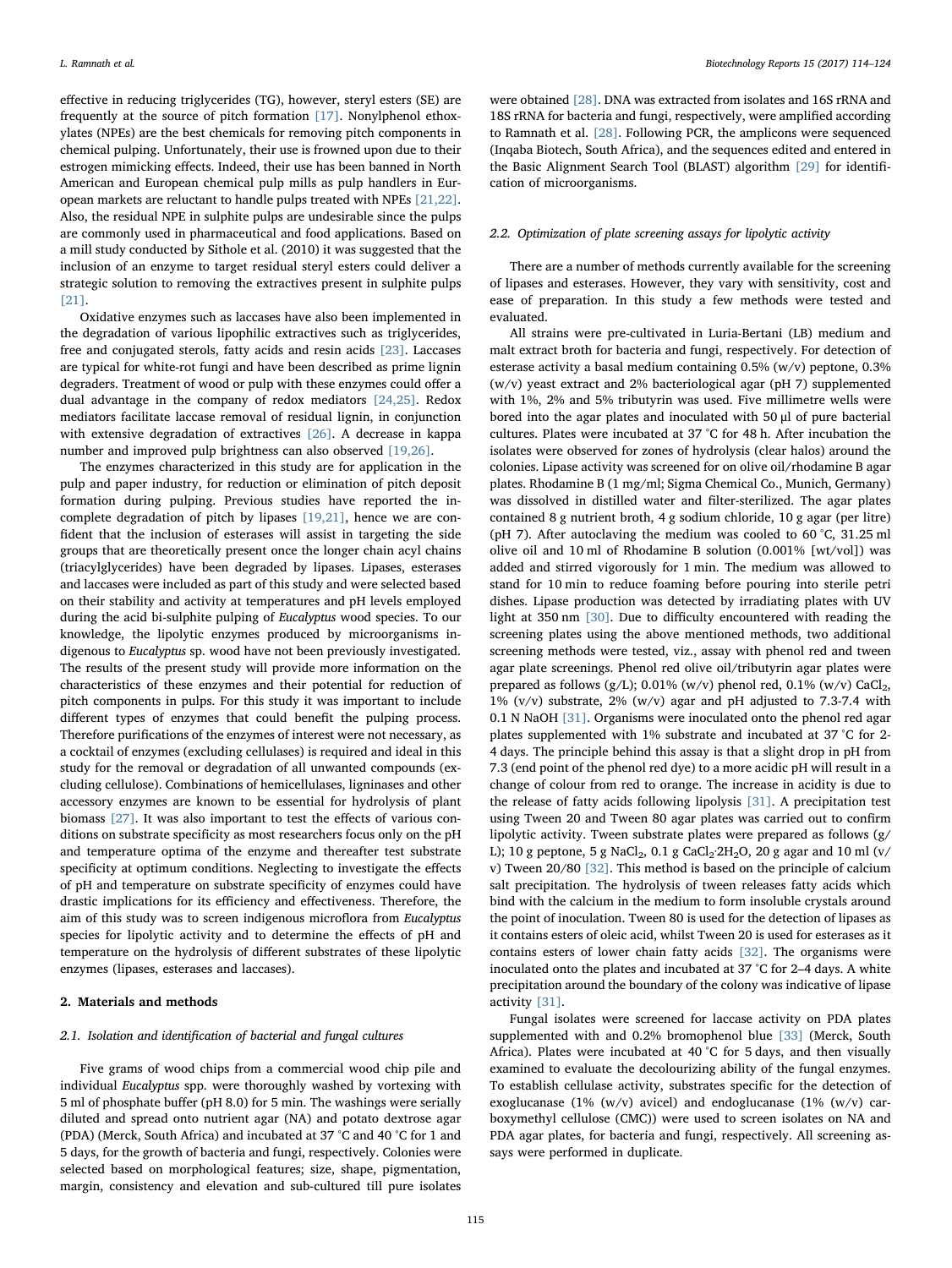## 2.3. Enzyme assays

Lipolytic activity was determined spectrophotometrically by measuring the release of p-nitrophenol. P-nitrophenyl (p-NP) esters with various lengths of aliphatic acyl chains were used to determine esterase;  $p$ -NP acetate (C<sub>2</sub>),  $p$ -NP butyrate (C<sub>4</sub>),  $p$ -NP valerate (C<sub>5</sub>) and lipase;  $p$ -NP octanoate  $(C_8)$ , p-NP dodecanoate  $(C_{12})$ , p-NP myristate  $(C_{14})$ , p-NP palmitate ( $C_{16}$ ), and p-NP stearate ( $C_{18}$ ) activity. The substrate mixture consisted of 0.5 mM p-NP substrate in methanol, 50 mM tris-HCl buffer (pH 8) and 0.1% Triton X-100. The standard assay mixture contained 200 μl of substrate mixture and 20 μl of the crude supernatants, which were incubated at 37 °C for 1 h. The enzyme activity was determined by measuring the release of p-NP at an absorbance of 405 nm. One unit (U) of enzyme activity was defined as the amount of enzyme required to release 1 nM of p-NP per min under the assay conditions. Lipase/esterase and laccase activity was calculated from the formula derived from the Beer-Lambert Law: enzyme activity  $(U \text{ ml}^{-1}) = \Delta A. V/\varepsilon.t.\nu$ . ΔA is the change in absorbance over time; V is the total volume of reaction mixture (ml); ε is the molar extinction coefficient in nM<sup>-1</sup> cm<sup>-1</sup>; t is the incubation time in minutes, and v is the volume of the enzyme in the assay mixture (ml)  $[34]$ . The appropriate extinction coefficient for each substrate under these assay conditions was used to calculate activity [\[35\].](#page-9-9)

Laccase activity was determined based on the oxidation of syringaldazine substrate according to a protocol from Sigma-Aldrich (USA) [\[36\]](#page-9-10). The assay mixture (1 ml) contained 733 μl of acetate buffer (100 mM, pH 4/5) and 167 μl of laccase enzyme extract. The reaction vessels were equilibrated to 37 °C and absorbance monitored at 530 nm until constant. Thereafter 100 μl of 0.216 mM syringaldazine were added to the assay (to begin the reaction), followed by immediate mixing by inversion. The assays were incubated for 10 min and the increased absorbance was recorded using a UV-1800 Shimadzu UV Spectrophotometer (Japan). Production of the corresponding quinone was monitored at 530 nm ( $\varepsilon$ 530 = 65 000 M<sup>-1</sup> cm<sup>-1</sup>). One enzyme unit is defined as the amount of enzyme that will oxidise 1 μmol of syringaldazine per min, under the assay conditions [\[37\].](#page-9-11)

The dinitrosalicylic acid (DNS) assay was used to determine cellulase activity by detecting reducing sugars which are liberated by the hydrolytic action of endo- and exo-glucanase on different cellulose substrates (avicel and carboxymethylcellulose) [\[38\].](#page-9-12)

#### 2.4. Effects of temperature and pH on lipase/esterase activity and stability

The effect of temperature on enzyme activity was determined by conducting assays at incubation temperatures ranging from 25 to 50 °C (with 5 °C increments) and various p-NP esters as substrates [\[39\]](#page-9-13). Temperature stability of purified enzyme was determined by incubating the enzyme at various temperatures (25–50 °C) and estimating residual enzyme activities after incubation for 30 min, 1, 1.5, 2, 2.5, and 3 h. The effect of pH on enzyme activity was determined by assaying enzyme activity over a pH range of 3–12 using p-NP esters as substrates [\[39\]](#page-9-13). Citrate–phosphate buffer (pH 3 to 6), tris–HCl buffer (pH 7 and 8), carbonate–bicarbonate buffer (pH 9 and 10) and sodium-bicarbonate and sodium-phosphite buffer (pH 11 and 12) were used as buffer systems. Stability of the purified enzyme over a range of pH was also determined by measuring the residual activity after incubating 200 μl of the enzyme in 1800 μl of the above mentioned buffer systems (pH 3–12) for 3 h at the optimum temperature. Absorbance was read at 405 nm.

## 2.5. Production of crude enzyme extracts

The selected bacterial isolates were grown in basal medium containing  $0.5\%$  (w/v) peptone and  $0.3\%$  (w/v) yeast extract supplemented with 1% tributyrin. Flasks were incubated at 37 °C for 24 h at 180 rpm. Cells were harvested by centrifugation at 10 000 rpm for 10 min. The cell pellet was then resuspended in lysis buffer (20 mM

Tris-HCl, 0.5 M NaCl, pH 8.0) and disrupted by ultrasonic treatment for 10 min in 10 s intervals. The cell lysate was centrifuged at 10 000 rpm for 10 min at 4 °C, and the supernatant was recovered to test intracellular activity. To test extracellular activity the cell free supernatant was collected and concentrated 10-fold by ultrafiltration with an Amicon system (Millipore, Massachusetts, USA) using first a 3 kDa cutoff membrane after which a 50 kDa cut-off membrane was used on the concentrated sample to remove proteins larger than 50 kDa.

## 2.6. Native & SDS-PAGE

Protein sizes were determined by Sodium Dodecyl Sulphate Polyacrylamide Gel Electrophoresis (SDS-PAGE) as outlined by Judd (1996) [\[40\].](#page-9-14) Samples were electrophoresed by Native-PAGE (no SDS included) and SDS-PAGE in 12% polyacrylamide gels according to the method of Laemmli (1970) [\[41\]](#page-9-15). Protein concentration was determined using the Bradford assay (Bradford, 1976) [\[42\]](#page-9-16).

Native SDS-PAGE was utilized to ensure removal of potential cellulases. To identify endo and exo-glucanases, 12% native-PAGE gels containing 1% avicel and carboxymethylcellulose, respectively, (prepared in 50 mM phosphate buffer pH 7) were prepared. Following electrophoresis at 100 V for approximately 90 min at room temperature, the gel slab was cut in two halves; one half was stained using 0.5% Coomassie Brilliant Blue R250 (Sigma-Aldrich, Germany) to determine the size of the proteins and the other portion was used to detect enzyme activity. The gel for activity staining was washed with 50 mM phosphate buffer (pH 7) for 5 min, followed by staining in Congo-Red solution (0.1%, [w/v]) for 15 min. The gel was then destained with 1 M NaCl to visualise the clearing zone of hydrolysis, and then fixed with 0.5% (v/v) acetic acid [\[43\].](#page-9-17)

## 2.7. Statistical analysis

Results shown here are the means of three independent determinations. Standard deviations for each of the experimental results were calculated using Microsoft Excel software and represented as error bars.

### 3. Results and discussions

#### 3.1. Identification of isolated bacteria and fungi

A total of ten different bacterial strains were isolated using the traditional culture and identification method using 16S rRNA sequencing: three Bacillus spp., three different Pseudomonas aeruginosa isolates, Inquilinus sp., Micrococcus sp., Pantoea sp., Klebsiella, Streptomyces sp. and Cellulosimicrobium sp. ([Table 1\)](#page-3-0) (all with a similarity index of more than 97%). Bacillus spp. were the predominant bacterial species (33%). Some of these genera such as Bacillus, Pantoea, Klebsiella and Pseudo-monas have previously been identified in other woods [\[44,45\],](#page-9-18) whilst others such as Inquilinus and Mucilaginibacter have not observed in woods. The two fungal isolates described in this study were identified as Paecilomyces formosus (F4) and Phialophora alba (X) using 18S rRNA sequencing. Both these fungal isolates have not been previously identified in Eucalyptus spp. woods.

## 3.2. Optimization of plate screening assays for lipase and esterase activity

One percent tributyrin (esterase activity) was optimal for bacteria isolated from the mixed wood sample ([Table 1](#page-3-0)), however, 2% was optimal for bacteria from individual wood species [\(Table 2](#page-3-1)). Slight halos were observed for a few of the bacterial isolates in 5% tributyrin plates. Plate screening assays for lipase activity revealed minimum lipase activity for isolates from mixed wood species; however, for bacteria isolated from individual Eucalyptus species, 1% substrate concentration was optimal. Sixty-seven percent, 28% and 28% of the isolates displayed activity on 1%, 2% and 5% tributyrin plates,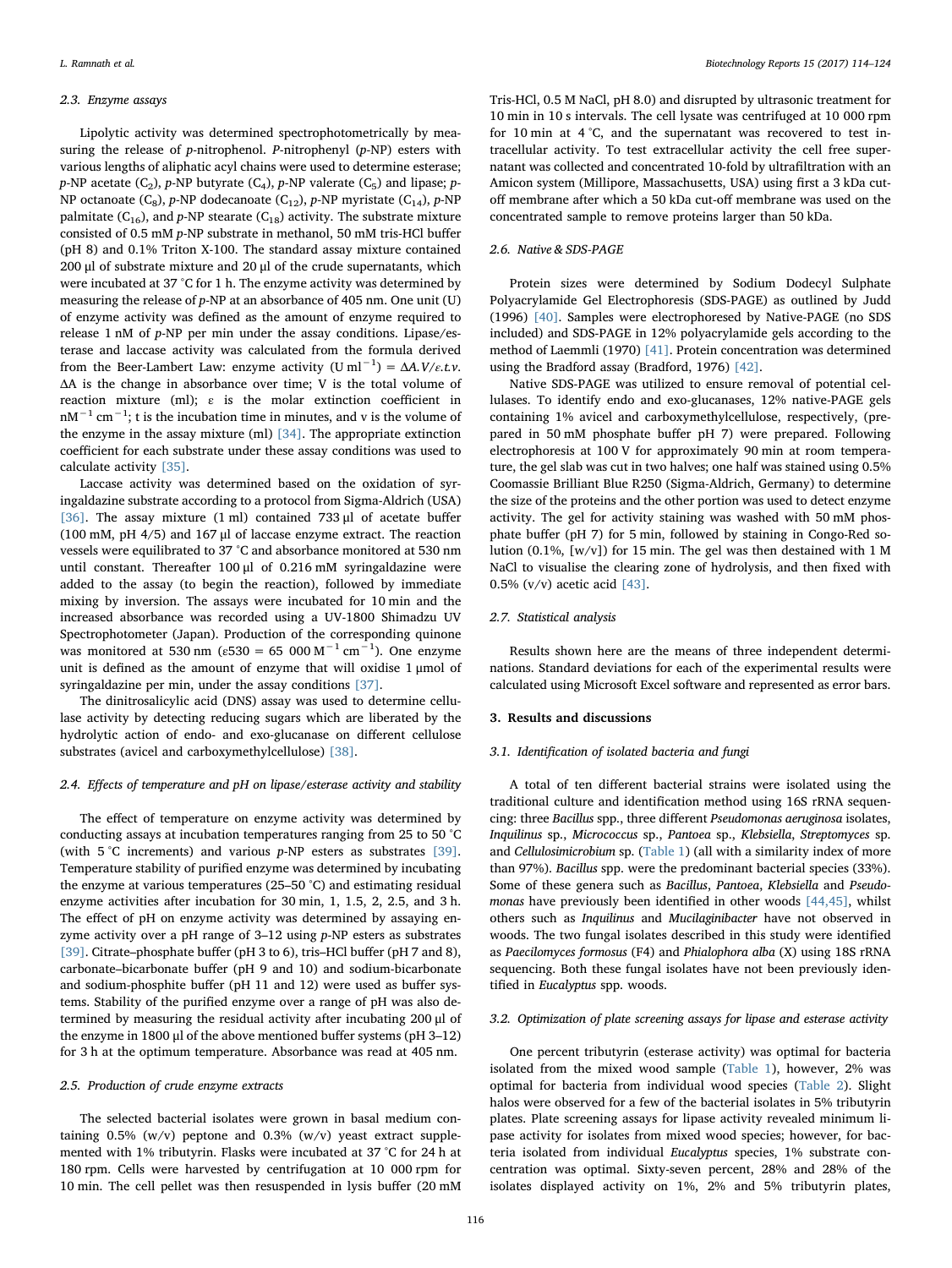#### <span id="page-3-0"></span>Table 1

Lipase and esterase activity of bacteria isolated from a mixed Eucalyptus wood chip pile.

|                | Species                      | AccessionNumber | Esterase 1% Trb | Esterase 2% Trb | Esterase 5% Trb | Lipase 1% Oil | Lipase 2.5% Oil |
|----------------|------------------------------|-----------------|-----------------|-----------------|-----------------|---------------|-----------------|
| B1             | Pseudomonas aeruginosa       | JX945659        |                 |                 |                 |               |                 |
| B <sub>2</sub> | Pseudomonas aeruginosa       | JX945660        | $+ +$           |                 |                 |               |                 |
| <b>B4</b>      | Bacilllus firmus             | JX945657        |                 |                 |                 |               |                 |
| <b>B5</b>      | Micrococcus luteus           | JX945661        | $+$             |                 |                 |               |                 |
| <b>B6</b>      | Bacillus sp.                 | JX945662        | $+ +$           |                 |                 |               |                 |
| B7             | Inquilinus limosus           | JX945663        | $+ + +$         |                 |                 |               |                 |
| B <sub>9</sub> | Pantoea sp.                  | JX945664        | $+ +$           |                 |                 |               |                 |
| <b>B10</b>     | Klebsiella sp.               | JX945665        | $+$             |                 |                 |               |                 |
| <b>B12</b>     | Bacillus ginsengihumi        | JX945658        | $+ +$           | $+ +$           |                 |               |                 |
| <b>B14</b>     | Streptomyces costaricanus    | JX945666        |                 |                 |                 |               |                 |
| <b>B15</b>     | Pseudomonas aeruginosa       | JX945667        |                 |                 |                 |               |                 |
| <b>B16</b>     | Cellulosimicrobium cellulans | JX945668        |                 |                 |                 |               |                 |

Key:  $+$  = slight halos (1–2 mm),  $++$  = medium halos (2–5 mm),  $++$  = large halos (> 5 mm), Trb = tributyrin, Oil = olive oil,  $-$  = no halos.

respectively. Bacillus firmus was capable of hydrolysing all three concentrations of tributyrin, but largest halos were observed at 1% substrate concentration. Micrococcus luteus, P. aeruginosa, and Cellulosimicrobium cellulans were also identified as esterase producers. Eight percent, 63% and 22% of the isolates displayed activity on 1%, 2% and 5% tributyrin plates, respectively. Curtobacterium flaccumfaciens, Bacillus thuringiensis, B. cereus, Pantoea agglomerans and P. vagans produced the greatest zones of hydrolysis indicating esterase activity, with a halo zone of 2–5 mm ([Fig. 1](#page-4-0)). Other studies have also had some degree of success with the use of tributyrin and olive oil/rhodamine B as substrates and methods for screening for lipolytic activity [\[32,46,47\].](#page-9-6)

Due to difficulty encountered with visualization and of the clearing zones, additional assays such as phenol red and tween agar plate screenings were also performed to validate the results obtained. Both assays confirmed the results, however, the phenol red agar plate assay was more sensitive than the other assays. Distinct clearings for the phenol red plates and precipitation zones for the tween plates were observed [\(Fig. 2\)](#page-4-1). The phenol red screening plates were used to quantify activity ([Tables 1 and 2](#page-3-0)).

Lipases and esterases have been identified by screening microorganisms on various types of agar plates such as phenol red, rhodamine B, tween, Nile blue and so forth [\[48\]](#page-9-19). However varying degrees of success have been reported with the different methods of screening. An extracellular lipase isolated from a psychrotrophic Pseudomonas strain

was discovered by screening on olive oil agar plates. Some researchers have found success with the rhodamine B dye method developed by Kouker and Jaeger (1987) [\[30,32,49,50\].](#page-9-4) However, others encountered difficulties in preparing the media, as well as visualizing activity of weaker lipases [\[51\]](#page-9-20). Based on the results from this study, the recommended method of screening for lipolytic activity would therefore be, phenol red agar plates supplemented with 1% olive oil or tributyrin.

In addition, isolates were also screened for cellulose activity. In the pulp and paper industry, the presence of cellulases has undesirable effects on the quality of pulp generated, particularly in the production of dissolving pulp (high grade cellulose pulp, > 98% cellulose content). Potential cellulases would hydrolyze the cellulose fibres resulting in a decrease in alpha cellulose, thus impacting yield [\[52\]](#page-9-21). Consequently, the detection and elimination of cellulase activity is important. Both the quantitative (screening plates) and qualitative (DNS assay) revealed negligible cellulase activity except for C. flaccumfaciens [\(Table 3\)](#page-4-2). This was addressed by using spin columns with specific cut-off sizes to eliminate the larger proteins  $(> 50 kDa)$  which could be potential cellulases.

## 3.3. Native & SDS-PAGE

Native PAGE gels supplemented with carboxymethylcellulose and avicel were used to ensure that the minimal endoglucanase and

#### <span id="page-3-1"></span>Table 2

| Species         |                               | GenBank Number | Esterase1% Trb | Esterase2% Trb | Esterase5% Trb | Lipase1% Oil | Lipase 2.5% Oil |
|-----------------|-------------------------------|----------------|----------------|----------------|----------------|--------------|-----------------|
|                 | E. dunnii                     |                |                |                |                |              |                 |
| DF1             | Mucilaginibacter sp.          | JF999998.1     |                |                |                |              |                 |
| DF <sub>2</sub> | Unidentified                  |                |                | $+ +$          |                |              |                 |
| DF3             | Curtobacterium flaccumfaciens | HE613377.1     |                | $+ +$          |                |              |                 |
| DF5             | Pantoea vagans                | CP002206.1     |                | -              | $^{+}$         | $^{+}$       |                 |
| DF6             | Unidentified                  |                |                | $+ +$          | $^{+}$         | $^{+}$       |                 |
| DF7             | Bacillus thuringiensis        | FN667913.1     |                | $+ +$          | $^{+}$         | $^{+}$       |                 |
| DF8             | Unidentified                  |                |                | $+$            | $^{+}$         |              |                 |
|                 | E. grandis                    |                |                |                |                |              |                 |
| G1              | Pantoea agglomerans           | FJ11844.1      |                | $+ +$          | $^{+}$         |              |                 |
| G <sub>2</sub>  | Curtobacterium flaccumfaciens | JF706511.1     |                | $+ +$          |                |              |                 |
| G <sub>3</sub>  | Pantoea vagans                | CP002206.1     |                | $+ +$          |                |              |                 |
| G4              | Unidentified                  |                |                | -              | $^{+}$         |              |                 |
|                 | E. nitens                     |                |                |                |                |              |                 |
| N1              | Bacillus cereus               | JF758862.1     | $+ +$          | $+ +$          | $+$            |              |                 |
| N <sub>2</sub>  | Pantoea sp.                   | JN853250.1     | -              |                |                |              | $^{+}$          |
| N3              | Curtobacterium sp.            | HQ219967.1     | -              | $+ + +$        | $^{+}$         |              |                 |
| N <sub>4</sub>  | Bacillus cereus               | JQ308572.1     |                |                | $^{+}$         |              |                 |
| N <sub>5</sub>  | Bacillus cereus               | EU621383.1     |                | -              | $^{+}$         |              |                 |
| N <sub>6</sub>  | Bacillus sp.                  | EU162013.1     |                | $+ +$          |                |              |                 |
| N7              | Bacillus thuringiensis        | FN667913.1     |                | $+ +$          | $^{+}$         |              |                 |

Key: + = slight halos (1–2 mm), + + = medium halos (2–5 mm), + + + = large halos (> 5 mm), Trb = tributyrin, Oil = olive oil, - = no halos.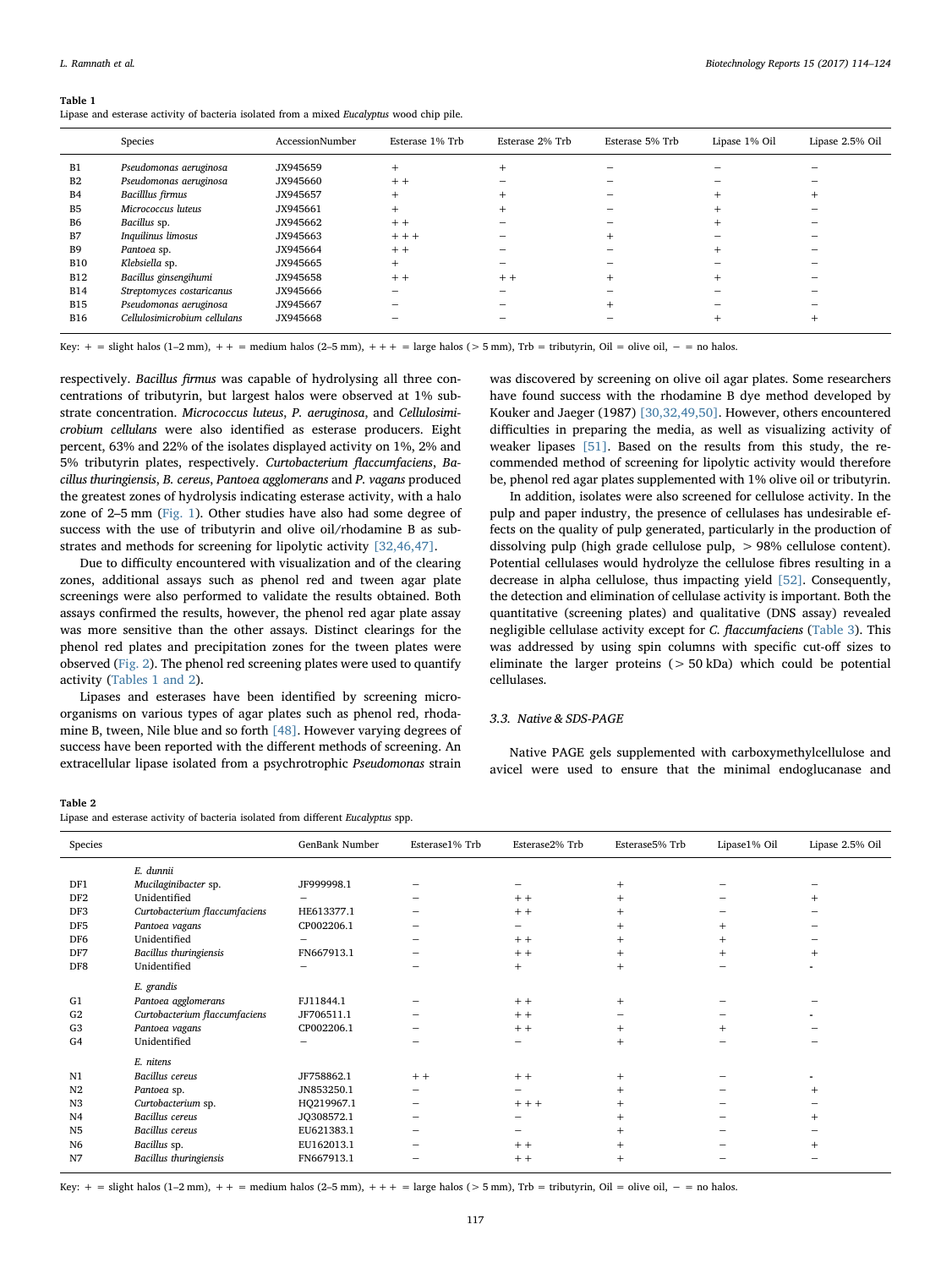<span id="page-4-0"></span>

Fig. 1. A- 1% tributyrin plate screening assays for the detection of esterase activity of pure bacterial isolates from Eucalyptus wood species, B- 1% olive oil/rhodamine B plate screening assays for the detection of lipase activity of pure bacterial isolates from Eucalyptus wood species.

<span id="page-4-1"></span>

Fig. 2. 1% Tween 80 agar plates (left) and 1% tributyrin phenol red agar plates (right) for the detection of lipase and esterase activity, respectively, of pure bacterial isolates from Eucalyptus wood species.

exoglucanase activity observed was eliminated. Samples concentrated with the 3 kDa spin column were thereafter passed through a 50 kDa spin column to remove the larger proteins, presumably thought to be cellulases ([Fig. 3](#page-5-0)). It is imperative that the enzyme extracts characterized here, contain no cellulase activity that may degrade the cellulose fibers. All other accessory enzymes such as xylanases, laccases, and ligninases that may be present will positively contribute to the production of high quality cellulose pulp. Bacterial lipases and esterases generally have an expected protein size of between 15 and 45 kDa [\[53\]](#page-9-22). Proteins larger than 50 kDa were regarded as potential cellulases.

Cellulases have a negative impact on the final pulp by reducing cellulose chains. An esterase as small as 1.57 kDa from Bacillus stearothermophilius has been described by Simoes et al. (1997) [\[54\]](#page-9-23). Bacillus thuringiensis has been reported to produce a 38 kDa phospholipase [\[55\]](#page-9-24).

### 3.4. Lipase and esterase activity

Upon evaluation of the preliminary screenings, the following isolates were selected for further study, DF3 – C. flaccumfaciens, DF7 – B. thuringiensis, B9–Pantoea sp. and BT – B. thuringiensis. In addition to the bacterial isolates selected, two fungal isolates F4–P. formosus and  $X - P$ . alba were chosen based on similar preliminary plate screenings (data not shown) as well as previous studies on laccase activity [\[56\].](#page-9-25) The effect of initial pH on the extracellular and intracellular lipase/esterase activity of the selected isolates was investigated at pH 8 and 37 °C with acetate and butyrate as substrates (generally selected for initial investigations). The results in [Table 3](#page-4-2) show a higher enzyme activity in the extracellular fractions of BT, DF7, and DF3, whilst B9 demonstrated higher activity in its intracellular fraction. Therefore, the appropriate fractions were used for further characterization of these enzymes. Fungi are known to produce extracellular enzymes to degrade polymers that cannot be absorbed [\[57\]](#page-9-26), therefore it was not unexpected that the intracellular fraction yielded no enzyme activity.

#### 3.5. Effects of temperature and pH on enzyme activity

Specificity of lipases are directed by a variety of properties such as type of substrate, position of esters fatty acids, stereospecificity and a combination of all four. These include factors that alter the binding of the enzyme to the substrate, the molecular properties of the enzyme, and structure of the substrate [\[58\].](#page-9-27) Therefore, in the work reported here, it was vital to institute an experimental design to test the effects of pH and temperature on a range of substrates. The majority of reported studies elect to determine pH and temperature optima and then test the

## <span id="page-4-2"></span>Table 3

Lipase/esterase and cellulase activity (endoglucanase and exoglucanase activity using the DNS assay) and protein concentrations of the intracellular and extracellular fractions from the different isolates.

|                               | Acetate $(U/ml)$ |                          | Butyrate (U/ml) |                          | Protein Conc. $(\mu g/ml)$ |                          | Endoglucanase Activity (U/ml) | Exoglucanase Activity (U/ml) |
|-------------------------------|------------------|--------------------------|-----------------|--------------------------|----------------------------|--------------------------|-------------------------------|------------------------------|
|                               | Ext.             | Int.                     | Ext.            | Int.                     | Ext.                       | Int.                     |                               |                              |
| Bacillus thuringiensis        | 5.55             | 5.24                     | 9.75            | 5.78                     | 212.9                      | 1.57                     | 0.057                         | 0.043                        |
| Bacillus thuringiensis        | 10.71            | 5.16                     | 10.98           | 4.34                     | 414.3                      | 1.84                     | 0.021                         | 0.013                        |
| Pantoea sp.                   | 5.12             | 6.75                     | 2.82            | 5.27                     | 1.69                       | 25                       | 0.012                         | 0.015                        |
| Curtobacterium flaccumfaciens | 10.35            | 4.09                     | 10.70           | 3.44                     | 62.86                      | 1.88                     | 0.203                         | 0.121                        |
| Paecilomyces formosus         | 7.78             | $\overline{\phantom{m}}$ | 18.89           | $\overline{\phantom{0}}$ | 51.43                      | $\qquad \qquad -$        | 0.019                         | 0.029                        |
| Phialophora alba              | 2.18             | $\qquad \qquad =$        | 30.11           | $\overline{\phantom{0}}$ | 98.57                      | $\overline{\phantom{0}}$ | 0.034                         | 0.041                        |
|                               |                  |                          |                 |                          |                            |                          |                               |                              |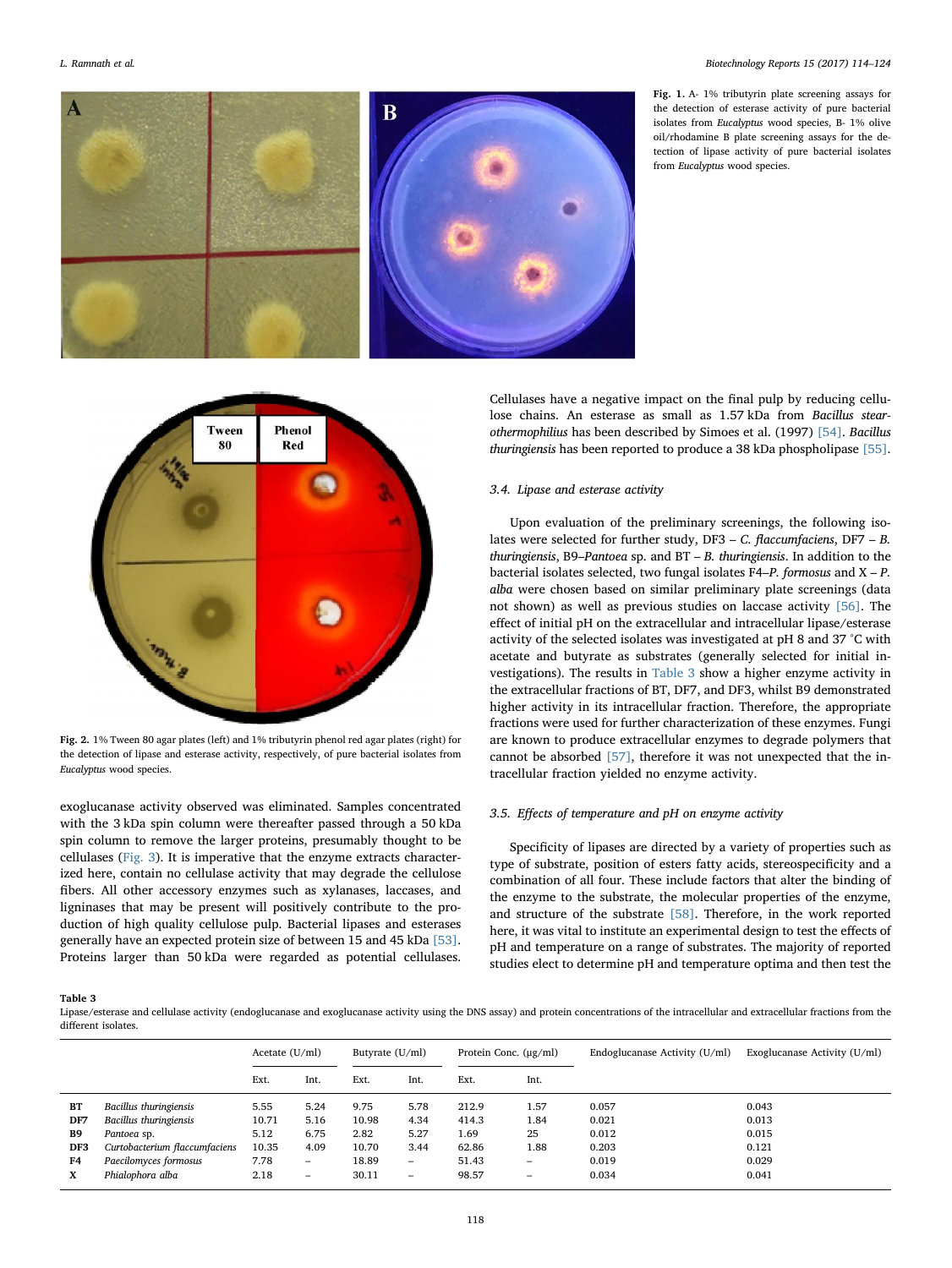<span id="page-5-0"></span>

Fig. 3. Native PAGE gels supplemented with carboxylmethylcellulose (CMC) to confirm removal of any potential endoglucanases. A: SDS-PAGE of crude enzymes, 1- DF7, 2- DF3, 3-BT. B: Native PAGE of crude enzymes, 1- BT, 2-DF3, 3- DF7. C: Native page of crude enzymes after partial purification, 1- BT, 2- DF3, 3- DF7.

substrate specificity of the optimal expressed enzyme [\[59,60\]](#page-9-28); less detailed studies have demonstrated some effect of pH on substrate specificity of lipases and esterases [\[61\].](#page-9-29) Ertuğrul and colleagues found that at pH 6, lipases from a Bacillus strain demonstrated highest activity towards the long chain triglyceride trimyristin  $(C_{14})$ , however, at pH 9, the shorter chain triglycerides such as tributyrin (C4) and triacetin (C2) provided higher lipase activity compared to the longer chain triglycerides ( $C_8 - C_{14}$ ) [\[61\].](#page-9-29) This behaviour has also been reported for acetyl esterases from Thermomyces lanuginosus where, no activity was observed against p-NP-acetate at pH 9.0, however, activity at pH 4.0 was recorded [\[62\]](#page-9-30). This reveals the varying degrees of lipase and esterase activity depending on the pH of the medium, which may be attributed to the presence of isoenzymes. Results of our study indicate that substrate specificity is affected by changes in pH and temperature.

The enzymes in our study showed a preference for acidic conditions which is fairly uncommon amongst bacterial lipases. The majority of lipases are known to display their highest activities at a neutral or alkaline pH [63–[65\].](#page-9-31) However, there are reports of the production of acidic lipases from bacteria although with varying amounts of activity. Ramani et al. (2010) described the production of an acidic lipase by Pseudomonas gessardii which had a maximum activity of 156 U/ml at a pH of 3.5 [\[66\]](#page-9-32). On the lower end of the scale, an acidic lipase produced by Aeromonas sp. demonstrated optimal activity of 0.7 U/ml at a pH of 6 [\[67\]](#page-9-33).

The highest hydrolysis rates were obtained with potential lipases isolated from B. thuringiensis (BT and DF7) on  $p$ -NP-valerate (C<sub>5</sub>)  $p$ -NPoctanoate (C<sub>8</sub>), p-NP-dodecanoate (C<sub>12</sub>), and p-NP-myristate (C<sub>14</sub>), indicating the enzymes' propensity for longer acyl chain lengths [\(Fig. 5](#page-7-0)). The p-NP esters of palmitic and stearic acids were also good substrates, however the shorter acyl chain esters such as acetate, butyrate and valerate were hydrolysed at a lower rate but with relatively comparable activity to the longer chain acyl chain substrates. This suggests that the enzymes from both B. thuringiensis isolates could potentially produce both lipases and esterases. Lipases from Bacillus species such as Bacillus stearothermophilus have been reported to hydrolyse synthetic substrates with acyl group chain lengths between  $C_8$  and  $C_{12}$  with optimal activity on  $C_{10}$  p-NP-caprate [\[68\]](#page-9-34). On the other hand, a lipase isolated from B. stearothermophilus had a wide substrate specificity towards triglycerides with  $C_4$  to  $C_{18}$  [\[69\]](#page-9-35).

Initially, when the enzymes were tested at pH 8, greater activity was observed with p-NP acetate and p-NP butyrate (data not shown). However, at the optimal pH of 4 and 5, greater activity towards dodecanoate, myristate and palmitate was noted [\(Table 4](#page-6-0)). This suggests that changes in pH have an influence on the substrate specificity of the enzyme. These findings may be explained by the phenomenon of induced fit model. This model claims that the substrate may cause substantial transformation in the three-dimensional link of the amino acids at the active site and these modifications in protein structure initiated by a substrate will bring the catalytic groups into a suitable orientation

for reaction [\[70\].](#page-9-36) Post and Ray (1995) showed that conformational changes can enhance the specificity of an enzyme with suboptimal catalytic efficiency [\[71\].](#page-9-37)

The enzymes isolated from the other microorganisms (DF3, F4, X) showed a preference for dodecanoate, palmitate, myristate, octanoate and stearate substrates. The enzymes' specificity in relation to lipids with fatty acid residues of  $C_8 - C_{18}$  chain length compellingly suggests that the enzymes described in this study could be true lipases. Enzymes isolated from Pantoea sp. (B9) could potentially be classified as esterases due to their specificity towards butyrate and valerate. The criteria used to differentiate esterases from lipases, is that esterases do not hydrolyse esters containing an acyl chain length of longer than 10 carbon atoms [\[72\]](#page-9-38). It is unusual for isolate B9 to prefer pNP-butyrate over pNP-acetate, such specificity is uncommon in nature, however, novel esterases from Lactobacillus casei and Escherichia coli have previously demonstrated such catalytic preference [\[72,73\]](#page-9-38). C. flaccumfaciens (DF3) displayed highest activity of 60 U/ml at 30 °C with substrate specificity towards palmitate. C. flaccumfaciens is an endophytic bacteria associated with crops such as rice, potato, yam, tobacco, and cucumber and is capable of producing lipases [\[74\]](#page-9-39). This could be the first report of a characterized lipase from C. flaccumfaciens isolated from Eucalyptus wood.

Low activities were obtained for laccases ([Fig. 4\)](#page-6-1), and this is expected as extracellular laccases from basidiomycete fungi are known to be produced in low amounts [\[75\]](#page-9-40). It is recognized that when fungi are grown in a medium of pH 5, laccases will be produced in excess, however most studies show that a pH range of 3.6 to 5.2 is suitable for enzyme production [\[76\].](#page-9-41) Optimal temperatures for laccase activity can vary significantly amongst organisms. There are reports of activities in the range of 25 to 80 °C, with most enzymes having an optimum at 50 to 70 °C [\[77\].](#page-9-42) In this study the optimum temperatures of the lipases and esterases were 30 and 35 °C, respectively. Therefore, laccase activity and stability were tested at these temperatures as the final application of this study would be to create an enzyme cocktail to treat pulp for effective removal of lipophilic extractives. Nevertheless, there was minimal variation in activity from the optimal pH and temperature of isolates F4 and X. Isolate F4 displayed 6.8% and 9.7% more activity at the optimal conditions of 40 °C and pH 5.5, respectively. Isolate X showed 15.3% more activity at 50 °C, whilst the optimal pH remained the same. Our results are comparable to another study where the maximum production of laccase from Trichoderma harzianum was ob-served at 35 °C and pH 5 after 6 days [\[78\]](#page-9-43).

In addition to demonstrating laccase activity (up to 3.1 U/ml) ([Fig. 4](#page-6-1)), P. formosus (F4) and P. alba (X) also demonstrated high substrate specificity towards dodecanoate at 35 and 30 °C, respectively. Limited information has been published on the enzymes produced by P. alba, however, previous work indicate that xylanases from this microorganism were characterized with activity of up to 420 IU/ml [\[79\]](#page-9-44). The presence of enzymes from this microorganism could greatly assist in the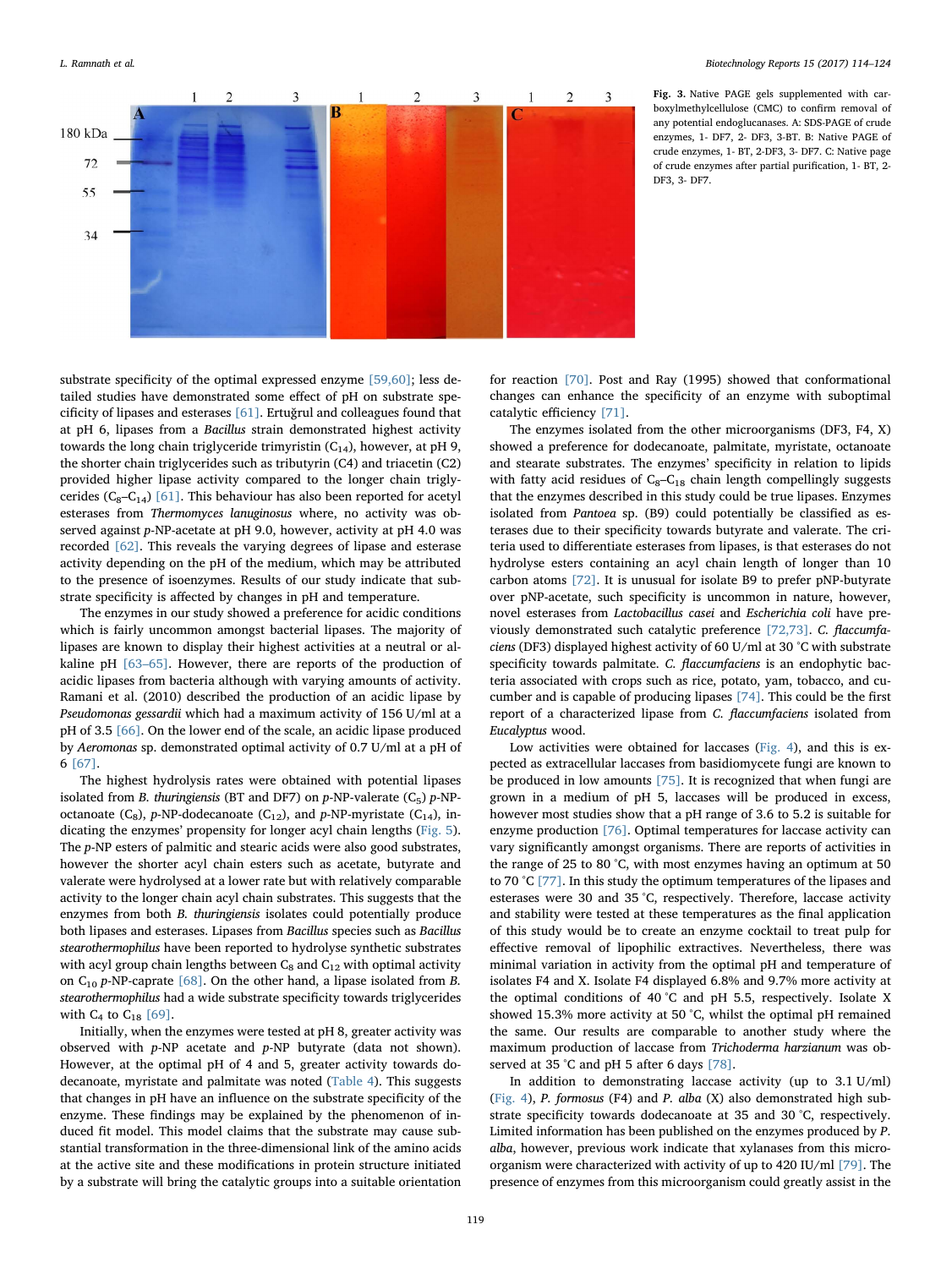#### <span id="page-6-0"></span>Table 4

Optimized pH, temperature and substrates for lipolytic enzymes from the different isolates.

| Isolate   | Optimum pH | Optimum Temperature | Substrate Specificity                        |
|-----------|------------|---------------------|----------------------------------------------|
| ВT        |            | $30^{\circ}$ C      | Dodecanoate, Myristate, Octanoate, Acetate   |
| DF7       |            | 35 °C               | Dodecanoate, Octanoate, Valerate, Butyrate   |
| <b>B9</b> |            | 35 °C               | Valerate, Dodecanoate, Butyrate, Octanoate   |
| DF3       |            | $30^{\circ}$ C      | Palmitate, Dodecanoate, Myristate, Octanoate |
| F4        |            | 35 °C               | Dodecanoate, Palmitate, Octanoate, Myristate |
|           |            | 30 °C               | Dodecanoate, Stearate, Myristate, Octanoate  |

reduction of pitch formation as well as the breakdown of xylan which will reduce the amount of chemicals used in the downstream processing of pulp [\[80,81\].](#page-9-45) Laccases also have the ability to degrade both phenolic and non-phenolic compounds. Plant phenols released by hardwoods during pulping may have an inhibitory effect on enzyme activity [\[82\]](#page-9-46), therefore the inclusion of fungal laccases in this study could mitigate the inhibitory effects of phenolic compounds.

## 3.6. Effects of temperature and pH on stability of enzymes

In the pulp and paper industry, the enzyme pre-treatment of pulp is a tricky affair. When considering the addition of enzymes to pulp, a number of variables such as dosage, incubation period, temperature, pH and combination of enzymes needs to be taken into account. Time is money, so minimal amount of time for enzyme pre-treatment would be optimal. Therefore, when determining enzyme stability, a shorter range for the incubation period was selected. Stability was however tested at 18 h to establish a broader range for incubation time, however, in industry pre-treatment times of up to 18 h are not feasible.

The enzymes from the various microorganisms appear to be relatively stable over a period of 18 h at their optimal temperature. Enzymes from DF3, DF7, and X maintained their lipolytic activity over a period of 3 h with minimal loss in activity and retained at least 60% activity after 18 h [\(Fig. 6\)](#page-7-1). Enzymes isolated from BT, X, F4, DF3 and DF7 were fairly stable up to 2 h and thereafter a 30–40% decrease in activity was observed. More than 90% of the original activity was retained after 18 h for DF3 with dodecanoate and palmitate as substrates. Enzymes from DF7 and F4 retained more than 75% activity after 18 h with butyrate and valerate as substrates, respectively. B9 on the other hand, initially demonstrated high stability after 1 h of incubation followed by a drop in activity to 70% after 3 h of incubation. These results fare well in comparison to other studies under similar conditions. For example, in a study by Eggert et al. (2001) a variant of an esterase (LipB, EC 3.1.1.1) from Bacillus subtilis was found to be stable at pH 5 and 45 °C for 1 h [\[83\].](#page-9-47)

Specificity of enzymes from DF3, DF7, F4 and X towards both the shorter and longer aliphatic acyl chains over the 18 h incubation period indicates the broad range of substrates these enzymes are able to act upon. The stability of these enzymes is a desirable characteristic and would offer an advantage in potential industrial applications. However, for the purpose of this study the addition of these enzymes to pulp as a pre-treatment step would be optimal up to 2–3 h. Similar results were reported by Massadeh and Sabra (2011) where a lipase isolated from B. stearothermophilus remained stable at a pH range of 7–9 after incubation for 1 h at 30 °C, with a residual activity remaining above 50% for pH 7–9 [\[84\].](#page-9-48) However, extremophilic organisms are capable of producing hardier lipases. A thermostable lipase from Geobacillus thermodenitrificans IBRL-nra was found to have an optimal temperature of 65 °C, at which it retained its initial activity for 3 h. Its highest lipase activity was reported at pH 7.0 and stable for 16 h at 65 °C [\[85\].](#page-9-49) Borkar et al. (2009) reported a lipase from a P. aeruginosa strain which was found to be completely stable at 55 °C after 2 h at pH 6.9 [\[86\]](#page-10-0). A lipase from a psychrotolerant Pseudomonas fluorescens strain was active at a temperature range of 15–65 °C, however, it exhibited maximum activity at 45 °C and pH 8.0. This enzyme demonstrated high stability, retaining 100% and 70% of its activity after an incubation period of 45 and 100 min, respectively, at 45 °C and pH 8.0. This particular lipase also showed a broad substrate specificity acting on p-nitrophenyl esters with  $C_8 - C_{18}$  acyl groups as substrates [\[60\]](#page-9-50).

Many researchers elect to clone genes coding for enzymes of interest in order to increase activity and improve production [87–[89\].](#page-10-1) However, in industry this may not be a practical approach as screening of clone libraries involves conventional agar plate-based methods, which would require approximately 10,000 petri plates, each containing 10,000 clones. This is time-consuming and would greatly increase expenditure [\[90\]](#page-10-2). The enzyme activities observed in this study are comparable to, if not higher, than those of lipases and esterases which have not been modified or cloned [\(Table 5](#page-8-14)). The activities recorded in this study (up to 60 U/ml) could be invaluable in the reduction of pitch formation in the pulp and paper industry. In addition, the enzymes described here are indigenous to Eucalyptus wood species and have not been modified in any way, thus making them feasible and ideal for industrial applications. This is particularly the case for the acid-bisulphite pulping process used to produce dissolving pulp, as this process involves acidic pH

<span id="page-6-1"></span>

Fig. 4. Activity and stability of laccases from fungal isolates F4 and X. A: activity at 30 °C,  $25$  °C,  $pH$  4 and pH 5; B: enzyme stability at 35 °C and pH 4 for F4 and 30 °C and pH 5 for X. .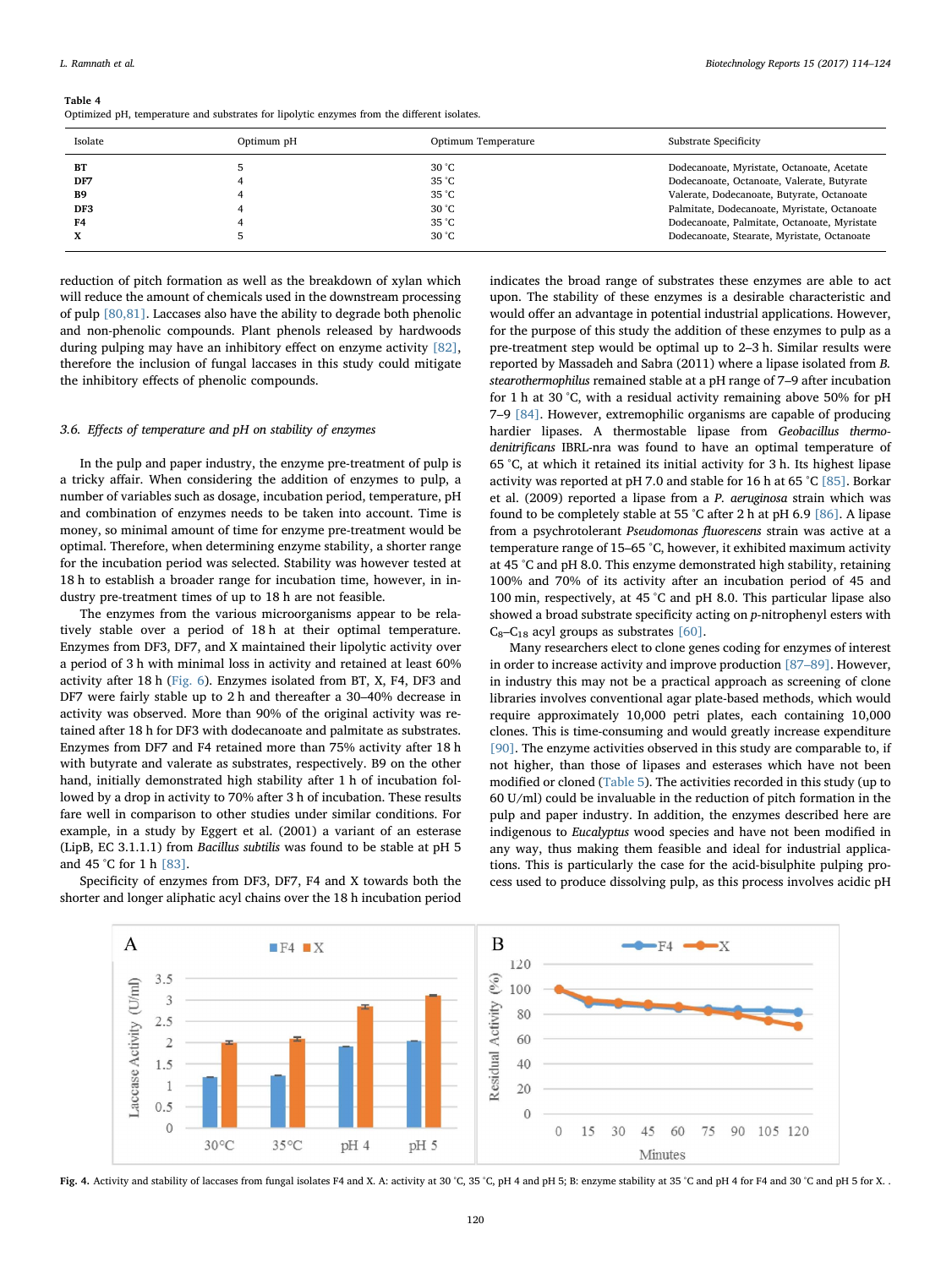<span id="page-7-0"></span>

Fig. 5. Effect of temperature (at optimum pH 4 or 5) on the activity of esterases/lipases from isolates DF3 (pH 4), DF7 (pH 4), B9 (pH 4), F4 (pH 4), BT (pH 5) and X (pH 5) on p-NP esters  $(C_2-C_{18})$ .

<span id="page-7-1"></span>

Fig. 6. Stability of esterases/lipases from DF3 (A); DF7 (B); B9 (C); F4 (D); BT (E) and X (F) at optimum temperature and pH.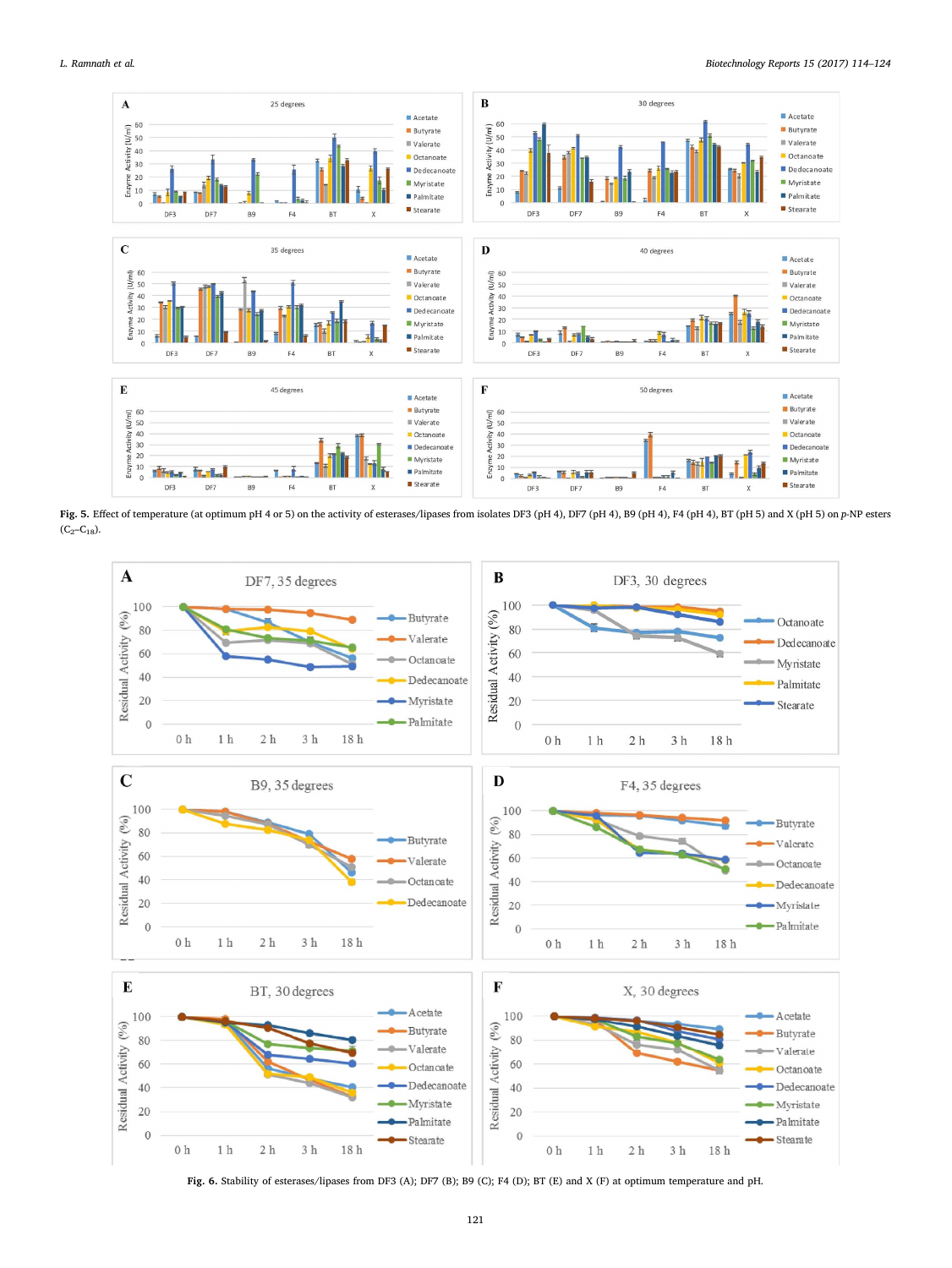#### <span id="page-8-14"></span>Table 5

Comparison of optimal temperature and pH of some lipases and esterases isolated from different bacteria.

| Isolate                                | Enzyme   | pH        | Temperature (°C) | Enzyme Activity (U/ml) | Refs.                             |
|----------------------------------------|----------|-----------|------------------|------------------------|-----------------------------------|
| <b>Bacillus THL027</b>                 | Lipase   | 7         | 70               | 8.3                    | Dharmsthiti and Luchai [91]       |
| Bacillus coagulans BTS-3               | Lipase   | 8.5       | 55               | 1.16                   | Kumar et al. $[65]$               |
| Geobacillus zalihae sp.                | Lipase   | 6.5       | 65               | 0.15                   | Rahman et al. [92]                |
| Pseudomonas aeruginosa LP602           | Lipase   | 8         | 55               | 3.5                    | Dharmsthiti and Kuhasuntisuk [93] |
| Pseudomonas gessardii                  | Lipase   | 3.5       | 30               | 156                    | Ramani et al. [66]                |
| Burkholderia multivorans               | Lipase   | 7         | 30               | 58                     | Gupta et al. [94]                 |
| Burkholderia multivorans V2            | Lipase   | 8         | 37               | 14                     | Dandavate et al. [95]             |
| Burkholderia sp. ZYB002                | Lipase   | 8         | 65               | 22.8                   | Shu et al. [96]                   |
| Enterococcus durans NCIM5427           | Lipase   | 4.6       | 30               | 207.6                  | Vrinda [97]                       |
| Streptomyces exfoliates LP10           | Lipase   | 6         | 37               | 6.9                    | Aly et al. [98]                   |
| Salinivibrio sp. strain SA-2           | Lipase   | 7.5       | 50               | 5.1                    | Amoozegar et al. [64]             |
| Anoxybacillus gonensis A4              | Esterase | 5.5       | $60 - 80$        | 0.8                    | Faiz et al. [99]                  |
| Bacillus sp. strain DVL2               | Esterase | 7         | 37               | 5.2                    | Kumar et al. [100]                |
| Bacillus licheniformis                 | Esterase | $8 - 8.5$ | 45               | 12                     | Alvarez-Macarie et al. [101]      |
| Geobacillus sp. DF20                   | Esterase | 7         | 50               | 27.9                   | Özbek et al. [102]                |
| Lactobacillus brevis NJ13              | Esterase | 8         | 50               | 48.12                  | Kim et al. [103]                  |
| Alcaligens faecalis                    | Esterase | 8         | 30               | 0.27                   | Poornima and Kasthuri [104]       |
| Burkholderia fungorum A216             | Esterase | 6.5       | 37               | 0.014                  | Jiao et al. [105]                 |
| Achromobacter denitrificans strain SP1 | Esterase | 8         | 50               | 89.5                   | Pradeep et al. [106]              |
| Janthinobacterium lividum              | Esterase | 7         | 30               | 0.00568                | Park et al. [107]                 |
| Pseudomonas sp. KWI-56                 | Esterase | 7.5       | 22               | 51.6                   | Sugihara et al. [108]             |

process conditions which would be suitable for the enzymes described in this study.

#### 4. Conclusions

In the present work, a cellulose-free cocktail of lipolytic and other enzymes was obtained from microorganisms indigenous to South African Eucalyptus wood chips. Lipases and esterases showed optimal activity at moderate temperatures (30 and 35 °C) and acidic pH range (pH 4 and 5). The enzymes' stability and activity on a broad range of lipophilic substrates could lead to potential biotechnological applications in the removal of lipophilic components that cause pitch problem in the manufacture of high purity chemical pulps such as dissolving wood pulp. The inclusion of laccases has the potential to assist in further degradation of these problematic lipophilic compounds. Future work will focus on applying these enzymes directly to the pulped wood chips and evaluating their potential to reduce the agglomeration of lipophilic compounds that cause pitch formation during pulping. The application of enzymes produced by indigenous microflora will aid in reducing cost and is a greener alternative to chemical treatments.

## Conflict of interest

None.

#### Acknowledgements

This work was supported by the National Research Foundation (NRF) and the Biorefinery Industry Development Facility at the Council for Scientific and Industrial Research (CSIR), Durban, South Africa.

## References

- <span id="page-8-0"></span>[1] [S. Kulkarni, P. Sadichha, S. Satpute, Microbial esterases: an overview, Int. J. Curr.](http://refhub.elsevier.com/S2215-017X(17)30110-8/sbref0005) [Microbiol. Appl. Sci. 2 \(2013\) 135](http://refhub.elsevier.com/S2215-017X(17)30110-8/sbref0005)–146.
- <span id="page-8-1"></span>[2] [U.T. Bornscheuer, Microbial carboxyl esterases: classi](http://refhub.elsevier.com/S2215-017X(17)30110-8/sbref0010)fication, properties and ap[plication in biocatalysis, FEMS Microbiol. Rev. 26 \(2002\) 73](http://refhub.elsevier.com/S2215-017X(17)30110-8/sbref0010)–81.
- <span id="page-8-2"></span>[3] [D.L. Ollis, E. Cheah, M. Cygler, B. Dijkstra, F. Frolow, S.M. Franken, M. Harel,](http://refhub.elsevier.com/S2215-017X(17)30110-8/sbref0015) [S.J. Remington, I. Silman, J. Schrag, et al., The alpha/beta hydrolase fold, Protein](http://refhub.elsevier.com/S2215-017X(17)30110-8/sbref0015) [Eng. 5 \(1992\) 197](http://refhub.elsevier.com/S2215-017X(17)30110-8/sbref0015)–211.
- <span id="page-8-3"></span>[4] [G. Dodson, A. Wlodawer, Catalytic triads and their relatives, Trends Biochem. Sci.](http://refhub.elsevier.com/S2215-017X(17)30110-8/sbref0020) [23 \(1998\) 347](http://refhub.elsevier.com/S2215-017X(17)30110-8/sbref0020)–352.
- [5] [S. Sharma, S.S. Kanwar, Organic solvent tolerant lipases and applications, Sci.](http://refhub.elsevier.com/S2215-017X(17)30110-8/sbref0025) [World J. \(2014\) 625258.](http://refhub.elsevier.com/S2215-017X(17)30110-8/sbref0025)
- <span id="page-8-4"></span>[6] [S.M. Thomas, S. Kavitha, Isolation and screening of lipase producing](http://refhub.elsevier.com/S2215-017X(17)30110-8/sbref0030)

[microorganism from soil and comparative study of enzyme activity with di](http://refhub.elsevier.com/S2215-017X(17)30110-8/sbref0030)fferent [substrates, Int. J. Sci. Eng. Technol. Res. 4 \(2015\) 5778](http://refhub.elsevier.com/S2215-017X(17)30110-8/sbref0030)–5781.

- [7] [V. Ramakrishnan, L.C. Goveas, B. Narayan, P.M. Halami, Comparison of lipase](http://refhub.elsevier.com/S2215-017X(17)30110-8/sbref0035) production by Enterococcus faecium MTCC, 5695 and [Pediococcus acidilactici](http://refhub.elsevier.com/S2215-017X(17)30110-8/sbref0035) MTCC, 11361 using fi[sh waste as substrate: optimization of culture conditions by response](http://refhub.elsevier.com/S2215-017X(17)30110-8/sbref0035) [surface methodology, Int. Sch. Res. Notices: Biotechnol. \(2013\) 980562.](http://refhub.elsevier.com/S2215-017X(17)30110-8/sbref0035)
- <span id="page-8-5"></span>[8] [A. Knapp, S. Voget, R. Gao, N. Zaburannyi, D. Krysciak, M. Breuer, B. Hauer,](http://refhub.elsevier.com/S2215-017X(17)30110-8/sbref0040) [W.R. Streit, R. Müller, R. Daniel, K.-E. Jaeger, Mutations improving production](http://refhub.elsevier.com/S2215-017X(17)30110-8/sbref0040) [and secretion of extracellular lipase by](http://refhub.elsevier.com/S2215-017X(17)30110-8/sbref0040) Burkholderia glumae PG1, Appl. Microbiol. [Biotechnol. 100 \(2016\) 1265](http://refhub.elsevier.com/S2215-017X(17)30110-8/sbref0040)–1273.
- [9] [J. Rodrigues, A. Canet, I. Rivera, N.M. Osório, G. Sandoval, F. Valero, S. Ferreira-](http://refhub.elsevier.com/S2215-017X(17)30110-8/sbref0045)[Dias, Biodiesel production from crude Jatropha oil catalysed by non-commercial](http://refhub.elsevier.com/S2215-017X(17)30110-8/sbref0045) [immobilized heterologous](http://refhub.elsevier.com/S2215-017X(17)30110-8/sbref0045) Rhizopus oryzae and Carica papaya lipases, Bioresour. [Technol. 213 \(2016\) 88](http://refhub.elsevier.com/S2215-017X(17)30110-8/sbref0045)–95.
- [10] [M.E. Vaquero, J. Barriuso, M.J. Martínez, A. Prieto, Properties, structure, and](http://refhub.elsevier.com/S2215-017X(17)30110-8/sbref0050) [application of microbial sterol esterases, Appl. Microbiol. Biotechnol. 100 \(2016\)](http://refhub.elsevier.com/S2215-017X(17)30110-8/sbref0050) 2047–[2061.](http://refhub.elsevier.com/S2215-017X(17)30110-8/sbref0050)
- [11] [R. Gupta, A. Kumari, P. Syal, Y. Singh, 2015 Molecular and functional diversity of](http://refhub.elsevier.com/S2215-017X(17)30110-8/sbref0055) [yeast and fungal lipases: their role in viotechnology and cellular physiology, Prog](http://refhub.elsevier.com/S2215-017X(17)30110-8/sbref0055) [Lipid Res . 57 \(2015\) 40](http://refhub.elsevier.com/S2215-017X(17)30110-8/sbref0055)–54.
- [12] [V.P. Lailaja, M. Chandrasekaran, Detergent compatible alkaline lipase produced](http://refhub.elsevier.com/S2215-017X(17)30110-8/sbref0060) by marine Bacillus smithii [BTMS 11, World J. Microbiol. Biotechnol. 29 \(2013\)](http://refhub.elsevier.com/S2215-017X(17)30110-8/sbref0060) 1349–[1360.](http://refhub.elsevier.com/S2215-017X(17)30110-8/sbref0060)
- [13] [R. Fernández-Lafuente, Lipase from](http://refhub.elsevier.com/S2215-017X(17)30110-8/sbref0065) Thermomyces lanuginosus: uses and prospects [as an industrial biocatalyst, J. Mol. Catal. B: Enzym. 62 \(2010\) 197](http://refhub.elsevier.com/S2215-017X(17)30110-8/sbref0065)–212.
- <span id="page-8-6"></span>[14] S. [Vijayalakshmi, S. Venkatkumar, V. Thankamani, Screening of alkalophilic](http://refhub.elsevier.com/S2215-017X(17)30110-8/sbref0070) thermophilic protease isolated from Bacillus [RV.B2.90 for industrial applications,](http://refhub.elsevier.com/S2215-017X(17)30110-8/sbref0070) [Res. Biotechnol. 2 \(2011\) 32](http://refhub.elsevier.com/S2215-017X(17)30110-8/sbref0070)–41.
- [15] [M. Imran, M.J. Asad, S.H. Hadri, S. Mehmood, Production and industrial appli](http://refhub.elsevier.com/S2215-017X(17)30110-8/sbref0075)[cations of laccase enzyme, J. Cell Mol. Biol. 10 \(2012\) 1](http://refhub.elsevier.com/S2215-017X(17)30110-8/sbref0075)–11.
- <span id="page-8-7"></span>[16] [N. Gurung, S. Ray, S. Bose, V. Rai, A broader view: microbial enzymes and their](http://refhub.elsevier.com/S2215-017X(17)30110-8/sbref0080) [relevance in industries, medicine, and beyond, BioMed Res. Int. 18 \(2013\).](http://refhub.elsevier.com/S2215-017X(17)30110-8/sbref0080)
- <span id="page-8-8"></span>[17] [P.S. Nigam, Microbial enzymes with special characteristics for biotechnological](http://refhub.elsevier.com/S2215-017X(17)30110-8/sbref0085) [applications, Biomolecules 3 \(2013\) 597](http://refhub.elsevier.com/S2215-017X(17)30110-8/sbref0085)–611.
- [18] [E. Back, L.H. Allen, Pitch Control, Wood Resin and Deresination, in: E.L. Back,](http://refhub.elsevier.com/S2215-017X(17)30110-8/sbref0090) [L.H. Allen \(Eds.\), TAPPI Press, 2000, pp. 307](http://refhub.elsevier.com/S2215-017X(17)30110-8/sbref0090)–328.
- <span id="page-8-9"></span>[19] [A. Gutiérrez, J.C. del Río, A.T. Martínez, Microbial and enzymatic control of pitch](http://refhub.elsevier.com/S2215-017X(17)30110-8/sbref0095) [in the pulp and paper industry, Appl. Microbiol. Biotechnol. 82 \(2009\)](http://refhub.elsevier.com/S2215-017X(17)30110-8/sbref0095) 1005–[1018.](http://refhub.elsevier.com/S2215-017X(17)30110-8/sbref0095)
- <span id="page-8-10"></span>[20] [A. Gutiérrez, J.C. del Río, A.T. Martínez, Fungi and their enzymes for pitch control](http://refhub.elsevier.com/S2215-017X(17)30110-8/sbref0100) [in the pulp and paper industry, in: M. Hofrichter \(Ed.\), Industrial Applications,](http://refhub.elsevier.com/S2215-017X(17)30110-8/sbref0100) [Spinger-verlag, Berlin, Heidelberg, 2010.](http://refhub.elsevier.com/S2215-017X(17)30110-8/sbref0100)
- <span id="page-8-11"></span>[21] [B. Sithole, S. Shirin, X. Zhang, L. Lapierre, J. Pimental, M. Paice, Deresination](http://refhub.elsevier.com/S2215-017X(17)30110-8/sbref0105) [options in sulphite pulping, BioResources 5 \(2010\) 187](http://refhub.elsevier.com/S2215-017X(17)30110-8/sbref0105)–205.
- [22] [B.B. Sithole, E.J. Pimentel, Determination of nonylphenol and nonylphenol](http://refhub.elsevier.com/S2215-017X(17)30110-8/sbref0110) [ethoxylates in pulp samples by Py-GC/MS, J. Anal. Appl. Pyrolysis 85 \(2009\)](http://refhub.elsevier.com/S2215-017X(17)30110-8/sbref0110) 465–[469.](http://refhub.elsevier.com/S2215-017X(17)30110-8/sbref0110)
- <span id="page-8-12"></span>[23] [P. Bajpai, P.K. Bajpai, R. Kondo, Biotechnology for Environmental Protection in](http://refhub.elsevier.com/S2215-017X(17)30110-8/sbref0115) [Pulp and Paper Industry, Springer, Germany, 1999, pp. 13](http://refhub.elsevier.com/S2215-017X(17)30110-8/sbref0115)–28.
- <span id="page-8-13"></span>[24] [E. Dube, F. Shareck, Y. Hurtubise, M. Beauregard, C. Daneault, Enzyme-based](http://refhub.elsevier.com/S2215-017X(17)30110-8/sbref0120) [approaches for pitch control in thermomechanical pulping of softwood and pitch](http://refhub.elsevier.com/S2215-017X(17)30110-8/sbref0120) [removal in process water, EXFOR and Annual Meeting, Montreal,QC, Canada, 3](http://refhub.elsevier.com/S2215-017X(17)30110-8/sbref0120)–4 [February, 2009, pp. 69](http://refhub.elsevier.com/S2215-017X(17)30110-8/sbref0120)–74.
- [25] [M. Paice, Enzyme application in pulp and paper manufacturing, Paprican](http://refhub.elsevier.com/S2215-017X(17)30110-8/sbref0125) [Proceedings, Lakehead University Symposium, Canada, 27 September, 2005, pp.](http://refhub.elsevier.com/S2215-017X(17)30110-8/sbref0125) 1–[40.](http://refhub.elsevier.com/S2215-017X(17)30110-8/sbref0125)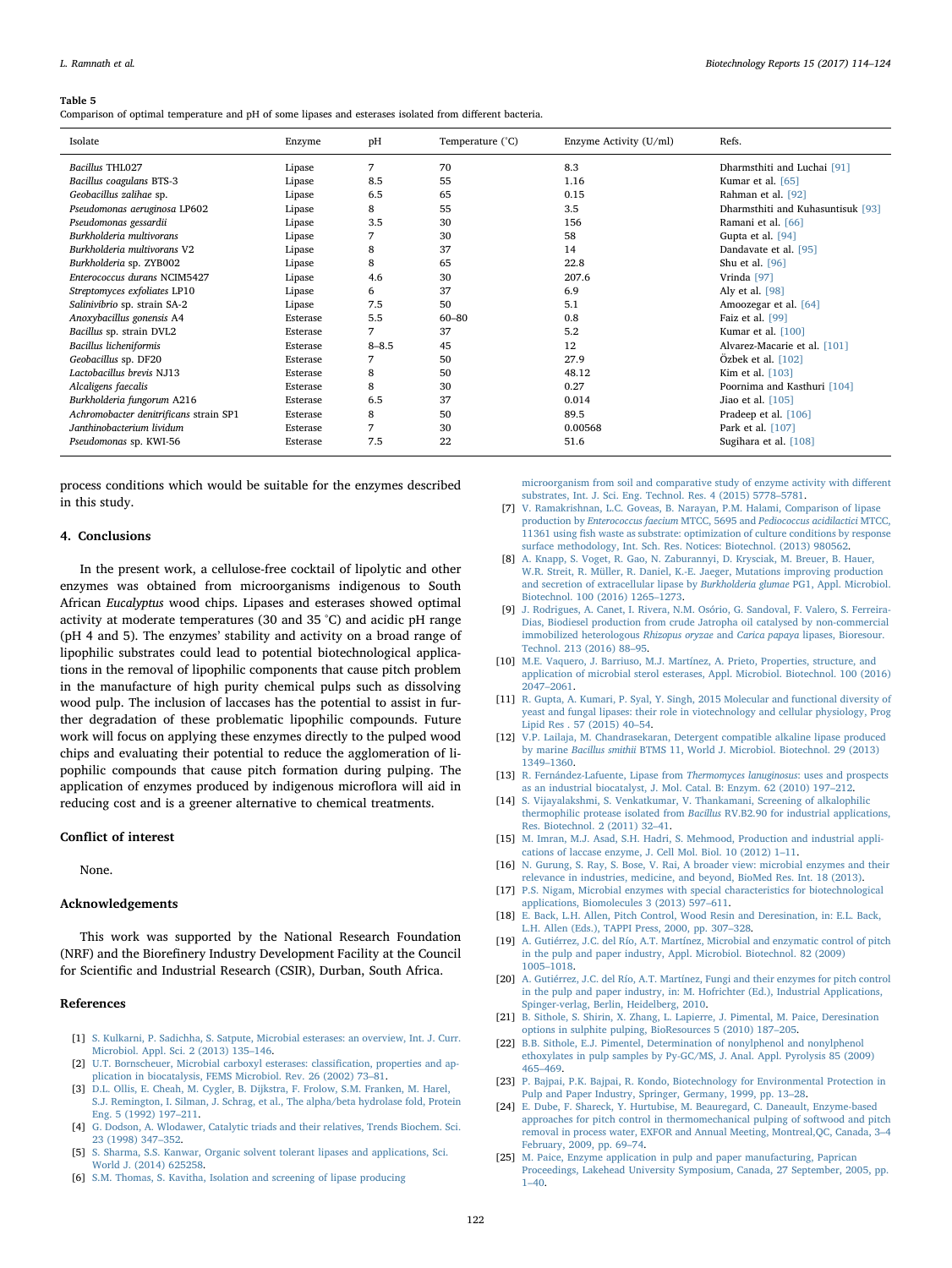- <span id="page-9-0"></span>[26] [A. Gutiérrez, C. José, J.C. del Rio, D. Ibarra, J. Rencoret, J. Romero, M. Speranza,](http://refhub.elsevier.com/S2215-017X(17)30110-8/sbref0130) [et al., Enzymatic removal of free and conjugated sterols forming pitch deposits in](http://refhub.elsevier.com/S2215-017X(17)30110-8/sbref0130) [environmentally sound bleaching of eucalypt paper pulp, Environ. Sci. Technol. 40](http://refhub.elsevier.com/S2215-017X(17)30110-8/sbref0130) [\(2006\) 3416](http://refhub.elsevier.com/S2215-017X(17)30110-8/sbref0130)–3422.
- <span id="page-9-1"></span>[27] [D. Robl, P.S. Costa, S.C. Rabelo, P.S. Delabona, D.J.S. Lima, G. Padilla,](http://refhub.elsevier.com/S2215-017X(17)30110-8/sbref0135) [J.G.C. Pradella, Use of ascomycete extracts in enzymatic cocktail formulations](http://refhub.elsevier.com/S2215-017X(17)30110-8/sbref0135) [increases sugar cane bagasse hydrolysis, BioEnergy Res. 9 \(2016\) 559](http://refhub.elsevier.com/S2215-017X(17)30110-8/sbref0135)–565.
- <span id="page-9-2"></span>[28] [L. Ramnath, T. Bush, R. Govinden, Method optimization for denaturing gradient](http://refhub.elsevier.com/S2215-017X(17)30110-8/sbref0140) [gel electrophoresis \(DGGE\) analysis of micro](http://refhub.elsevier.com/S2215-017X(17)30110-8/sbref0140)flora from Eucalytpus sp., wood chips [intended for pulping, Afr. J. Biotechnol. 13 \(2014\) 356](http://refhub.elsevier.com/S2215-017X(17)30110-8/sbref0140)–365.
- <span id="page-9-3"></span>[29] [S.F. Altschul, W. Gish, W. Miller, E.W. Myers, D.J. Lipman, Basic local alignment](http://refhub.elsevier.com/S2215-017X(17)30110-8/sbref0145) [search tool, J. Mol. Biol. 215 \(1990\) 403](http://refhub.elsevier.com/S2215-017X(17)30110-8/sbref0145)–410.
- <span id="page-9-4"></span>[30] G. Kouker, K.-E. Jaeger, Specifi[c and sensitive plate assay for bacterial lipases,](http://refhub.elsevier.com/S2215-017X(17)30110-8/sbref0150) [Appl. Environ. Microbiol. 53 \(1987\) 211](http://refhub.elsevier.com/S2215-017X(17)30110-8/sbref0150)–213.
- <span id="page-9-5"></span>[31] [B. Rai, A. Shrestha, S. Sharma, J. Joshi, Screening, optimization and process scale](http://refhub.elsevier.com/S2215-017X(17)30110-8/sbref0155) [up for pilot scale production of lipase by](http://refhub.elsevier.com/S2215-017X(17)30110-8/sbref0155) Aspergillus niger, Biomed. Biotechnol. 2 [\(2014\) 54](http://refhub.elsevier.com/S2215-017X(17)30110-8/sbref0155)–59.
- <span id="page-9-6"></span>[32] [D. Kumar, L. Kumar, S. Nagar, C. Raina, R. Parshad, V.K. Gupta, Screening, iso](http://refhub.elsevier.com/S2215-017X(17)30110-8/sbref0160)[lation and production of lipase/esterase producing](http://refhub.elsevier.com/S2215-017X(17)30110-8/sbref0160) Bacillus sp. strain DVL2 and its potential evaluation in esterifi[cation and resolution reactions, Arch. Appl. Sci. Res.](http://refhub.elsevier.com/S2215-017X(17)30110-8/sbref0160) [4 \(2012\) 1763](http://refhub.elsevier.com/S2215-017X(17)30110-8/sbref0160)–1770.
- <span id="page-9-7"></span>[33] [L. Singh, V.P. Singh, Biodegradation of textile dyes, bromophenol blue and Congo](http://refhub.elsevier.com/S2215-017X(17)30110-8/sbref0165) red by fungus Aspergillus flavus[, Environ. We Int. J. Sci. Technol. 5 \(2010\)](http://refhub.elsevier.com/S2215-017X(17)30110-8/sbref0165) 235–[242.](http://refhub.elsevier.com/S2215-017X(17)30110-8/sbref0165)
- <span id="page-9-8"></span>[34] [S.S. Desai, G.B. Tennali, N. Channur, A.C. Anup, G. Deshpande, B.P. Azhar](http://refhub.elsevier.com/S2215-017X(17)30110-8/sbref0170) [Murtuza, Isolation of laccase producing fungi and partial characterization of lac](http://refhub.elsevier.com/S2215-017X(17)30110-8/sbref0170)[case, Biotechnology, Bioinform. Bioeng. 1 \(2011\) 543](http://refhub.elsevier.com/S2215-017X(17)30110-8/sbref0170)–549.
- <span id="page-9-9"></span>[35] [Y. Hu, Y. Huang, Y. Yin, G. Cheng, F. Lei, N. Lu, J. Li, E.J. Ashforth, L. Zhang,](http://refhub.elsevier.com/S2215-017X(17)30110-8/sbref0175) [B. Zhu, 2010 Novel lipolytic genes from the microbial metagenomic library of the](http://refhub.elsevier.com/S2215-017X(17)30110-8/sbref0175) [South China Sea marine sediment, FEMS Microbiol Ecol. 72 \(2010\) 228](http://refhub.elsevier.com/S2215-017X(17)30110-8/sbref0175)–237.
- <span id="page-9-10"></span>[36] J.P. Ride, The effect of induced lignifi[cation on the resistance of wheat cell walls to](http://refhub.elsevier.com/S2215-017X(17)30110-8/sbref0180) [fungal degradation, Physiol. Plant Pathol. 16 \(1980\) 187](http://refhub.elsevier.com/S2215-017X(17)30110-8/sbref0180)–196.
- <span id="page-9-11"></span>[37] [Z. Wang, Y. Cai, X. Liao, G. Tao, Y. Li, F. Zhang, D. Zhang, Puri](http://refhub.elsevier.com/S2215-017X(17)30110-8/sbref0185)fication and [characterization of two thermostable laccases with high cold adapted character](http://refhub.elsevier.com/S2215-017X(17)30110-8/sbref0185)istics from Pycnoporus sp. [SYBC-L1, Process Biochem. 45 \(2010\) 1720](http://refhub.elsevier.com/S2215-017X(17)30110-8/sbref0185)–1729.
- <span id="page-9-12"></span>[38] [M.J. Bailey, P. Biely, K. Poutanen, Interlaboratory testing of methods for assay of](http://refhub.elsevier.com/S2215-017X(17)30110-8/sbref0190) [xylanase activity, J. Biotechnol. 23 \(1992\) 257](http://refhub.elsevier.com/S2215-017X(17)30110-8/sbref0190)–270.
- <span id="page-9-13"></span>[39] [L. Bülow, K. Mosback, The expression in](http://refhub.elsevier.com/S2215-017X(17)30110-8/sbref0195) E. coli of a polymeric gene coding for an [esterase mimic catalysing the hydrolysis of p-nitrophenyl esters, FEBS Lett. 210](http://refhub.elsevier.com/S2215-017X(17)30110-8/sbref0195) [\(1987\) 147](http://refhub.elsevier.com/S2215-017X(17)30110-8/sbref0195)–152.
- <span id="page-9-14"></span>[40] [R.C. Judd, Peptide mapping by two-dimensional thin-layer electrophoresis-thin](http://refhub.elsevier.com/S2215-017X(17)30110-8/sbref0200)[layer chromatography, in: J.M. Walker \(Ed.\), The Protein Protocols Handbook,](http://refhub.elsevier.com/S2215-017X(17)30110-8/sbref0200) [Humana Press Inc., Totowa, New Jersey, USA, 1996, p. 439.](http://refhub.elsevier.com/S2215-017X(17)30110-8/sbref0200)
- <span id="page-9-15"></span>[41] [U.K. Laemmli, Cleavage of structural proteins during the assembly of the head of](http://refhub.elsevier.com/S2215-017X(17)30110-8/sbref0205) [bacteriophage T4, Nature 227 \(1970\) 680](http://refhub.elsevier.com/S2215-017X(17)30110-8/sbref0205)–685.
- <span id="page-9-16"></span>[42] [M.M. Bradford, A rapid and sensitive method for the quantitation of microgram](http://refhub.elsevier.com/S2215-017X(17)30110-8/sbref0210) [quantities of protein utilizing the principle of protein-dye binding, Anal. Biochem.](http://refhub.elsevier.com/S2215-017X(17)30110-8/sbref0210) [72 \(1976\) 248](http://refhub.elsevier.com/S2215-017X(17)30110-8/sbref0210)–254.
- <span id="page-9-17"></span>[43] [L. Govender, L. Naidoo, M.E. Setati, Isolation of hydrolase producing bacteria from](http://refhub.elsevier.com/S2215-017X(17)30110-8/sbref0215) [Sua pan solar salterns and the production of endo-1, 4-](http://refhub.elsevier.com/S2215-017X(17)30110-8/sbref0215)β-xylanase from a newly isolated haloalkaliphilic Nesterenkonia [sp, Afr. J. Biotechnol. 8 \(2009\) 5458](http://refhub.elsevier.com/S2215-017X(17)30110-8/sbref0215)–5466.
- <span id="page-9-18"></span>[44] [P.S.B. Miguel, M.N.V. de Oliveira, J.C. Delvaux, G.L. de Jesus, A.C. Borges,](http://refhub.elsevier.com/S2215-017X(17)30110-8/sbref0220) [M.R. Tótola, J.C.L. Neves, M.D. Costa, Diversity and distribution of the endophytic](http://refhub.elsevier.com/S2215-017X(17)30110-8/sbref0220) [bacterial community at di](http://refhub.elsevier.com/S2215-017X(17)30110-8/sbref0220)fferent stages of Eucalyptus growth, Antonie Van [Leeuwenhoek 109 \(2016\) 755](http://refhub.elsevier.com/S2215-017X(17)30110-8/sbref0220)–771.
- [45] [R.A. Castro, M.C. Quecine, P.T. Lacava, B.D. Batista, D.M. Luvizotto, J. Marcon,](http://refhub.elsevier.com/S2215-017X(17)30110-8/sbref0225) [A. Ferreira, I.S. Melo, J.L. Azevedo, Isolation and enzyme bioprospection of en](http://refhub.elsevier.com/S2215-017X(17)30110-8/sbref0225)[dophytic bacteria associated with plants of Brazilian mangrove ecosystem,](http://refhub.elsevier.com/S2215-017X(17)30110-8/sbref0225) [Springer Plus 3 \(2014\) 382](http://refhub.elsevier.com/S2215-017X(17)30110-8/sbref0225)–391.
- [46] [F.N. Niyonzima, S.S. More, Screening and identi](http://refhub.elsevier.com/S2215-017X(17)30110-8/sbref0230)fication of a novel alkaline lipase [producing bacterium, Int. J. Pharm. Bio. Sci. 4 \(2013\) 1037](http://refhub.elsevier.com/S2215-017X(17)30110-8/sbref0230)–1045.
- [47] [M. Veerapagu, A.S. Narayanan, K. Ponmurugan, K.R. Jeya, Screening selection](http://refhub.elsevier.com/S2215-017X(17)30110-8/sbref0235) identifi[cation production and optimization of bacterial lipase from oil spilled soil,](http://refhub.elsevier.com/S2215-017X(17)30110-8/sbref0235) [Asian J. Pharm. Clin. Res. 6 \(2013\) 62](http://refhub.elsevier.com/S2215-017X(17)30110-8/sbref0235)–67.
- <span id="page-9-19"></span>[48] [S. Lanka, J.N.L. Latha, A short review on various screening methods to isolate](http://refhub.elsevier.com/S2215-017X(17)30110-8/sbref0240) [potential lipase producers: lipases-the present and future enzymes of biotech in](http://refhub.elsevier.com/S2215-017X(17)30110-8/sbref0240)[dustry, Int. J. Biol. Chem. 9 \(2015\) 207](http://refhub.elsevier.com/S2215-017X(17)30110-8/sbref0240)–219.
- [49] [Z.B. Bakir, K. Metin, Screening for industrially important enzymes from thermo](http://refhub.elsevier.com/S2215-017X(17)30110-8/sbref0245)[philic bacteria; selection of lipase-producing microorganisms and optimization of](http://refhub.elsevier.com/S2215-017X(17)30110-8/sbref0245) [culture conditions, Eur. J. Biotechnol. Biosci. 3 \(2015\) 43](http://refhub.elsevier.com/S2215-017X(17)30110-8/sbref0245)–48.
- [50] [W. Latip, R.N.Z.R.A. Rahman, A.T.C. Leow, F.M. Shari](http://refhub.elsevier.com/S2215-017X(17)30110-8/sbref0250)ff, M.S.M. Ali, Expression and [characterization of thermotolerant lipase with broad pH pro](http://refhub.elsevier.com/S2215-017X(17)30110-8/sbref0250)files isolated from an Antarctic Pseudomonas [sp. strain AMS3, Peer J. 4 \(2016\) e2420.](http://refhub.elsevier.com/S2215-017X(17)30110-8/sbref0250)
- <span id="page-9-20"></span>[51] [C.A. Thomson, P.J. Delaquis, G. Mazza, Detection and measurement of microbial](http://refhub.elsevier.com/S2215-017X(17)30110-8/sbref0255) [lipase activity: a review, Crit. Rev. Food Sci. Nutr. 39 \(2006\) 165](http://refhub.elsevier.com/S2215-017X(17)30110-8/sbref0255)–187.
- <span id="page-9-21"></span>[52] [I.S. Sindhu, S. Chhibber, N. Capalash, P. Sharma, Production of cellulose-free](http://refhub.elsevier.com/S2215-017X(17)30110-8/sbref0260) xylanase from Bacillus megaterium [by solid state fermentation for biobleaching of](http://refhub.elsevier.com/S2215-017X(17)30110-8/sbref0260) [pulp, Curr. Microbiol. 53 \(2006\) 167](http://refhub.elsevier.com/S2215-017X(17)30110-8/sbref0260)–172.
- <span id="page-9-22"></span>[53] [R. Sharma, Y. Chisti, U.C. Banerjee, Production puri](http://refhub.elsevier.com/S2215-017X(17)30110-8/sbref0265)fication, characterization, and [applications of lipases, Biotechnol. Adv. 19 \(2001\) 627](http://refhub.elsevier.com/S2215-017X(17)30110-8/sbref0265)–662.
- <span id="page-9-23"></span>[54] [D.d.C.M. Simoes, D. McNeill, B. Kristiansen, M. Mattey, Puri](http://refhub.elsevier.com/S2215-017X(17)30110-8/sbref0270)fication and partial [characterization of a 1.57 kDa thermostable esterase from](http://refhub.elsevier.com/S2215-017X(17)30110-8/sbref0270) Bacillus stearothermophilus[, FEMS Microbiol. Lett. 147 \(1997\) 151](http://refhub.elsevier.com/S2215-017X(17)30110-8/sbref0270)–156.
- <span id="page-9-24"></span>[55] [T. Kupke, M. Lechner, G. Kaim, F. Götz, Improved puri](http://refhub.elsevier.com/S2215-017X(17)30110-8/sbref0275)fication and biochemical [properties of phosphatidylinositol-speci](http://refhub.elsevier.com/S2215-017X(17)30110-8/sbref0275)fic phospholipase C from Bacillus thuringiensis[, Eur. J. Biochem. 185 \(1989\) 151](http://refhub.elsevier.com/S2215-017X(17)30110-8/sbref0275)–155.
- <span id="page-9-25"></span>[56] [A.F. Gokul, Screening and Characterization of Fungal Laccases. Honours dis](http://refhub.elsevier.com/S2215-017X(17)30110-8/sbref0280)[sertation. University of KwaZulu-Natal, Discipline of Microbiology, School of Life](http://refhub.elsevier.com/S2215-017X(17)30110-8/sbref0280) [Sciences, College of Agriculture, Engineering and Sciences, Private Bag X54001,](http://refhub.elsevier.com/S2215-017X(17)30110-8/sbref0280) [Durban, 4000, South Africa, 2014, p. 4.](http://refhub.elsevier.com/S2215-017X(17)30110-8/sbref0280)
- <span id="page-9-26"></span>[57] A.-L. Sunesson, Volatile metabolites from microorganisms in indoor environments – sampling, analysis and identification. Masters dissertation. Umeá University, Department of Analytical Chemistry, S-901 87 Umeá and National Institute for Working Life, Analytical Chemistry Division, P. O. Box 7654, S-907 13 Umeá, Sweden, pp. 11 (1995).
- <span id="page-9-27"></span>[58] [R.G. Jensen, F.A. DeJong, R.M. Clark, Determination of lipase speci](http://refhub.elsevier.com/S2215-017X(17)30110-8/sbref0290)ficity, Lipids 18 [\(1983\) 239](http://refhub.elsevier.com/S2215-017X(17)30110-8/sbref0290)–252.
- <span id="page-9-28"></span>[59] [M.P. Prasad, Production of lipase enzyme from](http://refhub.elsevier.com/S2215-017X(17)30110-8/sbref0295) Pseudomonas aeruginosa isolated [from lipid rich soil, Int. J. Pure Appl. Biosci. 2 \(2014\) 77](http://refhub.elsevier.com/S2215-017X(17)30110-8/sbref0295)–81.
- <span id="page-9-50"></span>[60] A.A. Gökbulut, A. Arslanoğlu, Purifi[cation and biochemical characterization of an](http://refhub.elsevier.com/S2215-017X(17)30110-8/sbref0300) [extracellular lipase from psychrotolerant](http://refhub.elsevier.com/S2215-017X(17)30110-8/sbref0300) Pseudomonas fluorescens KE38, Turk. J. [Biol. 37 \(2013\) 538](http://refhub.elsevier.com/S2215-017X(17)30110-8/sbref0300)–546.
- <span id="page-9-29"></span>[61] S. Ertuğrul, [G. Dönmez, S. Takaç, Isolation of lipase producing](http://refhub.elsevier.com/S2215-017X(17)30110-8/sbref0305) Bacillus sp. from [olive oil mill wastewater and improving its enzyme activity, J. Hazard. Mater. 149](http://refhub.elsevier.com/S2215-017X(17)30110-8/sbref0305) [\(2007\) 720](http://refhub.elsevier.com/S2215-017X(17)30110-8/sbref0305)–724.
- <span id="page-9-30"></span>[62] [S.K. Ghatora, B.S. Chadha, H.S. Saini, M.K. Bhat, C.B. Faulds, Diversity of plant](http://refhub.elsevier.com/S2215-017X(17)30110-8/sbref0310) [cell wall esterases in thermophilic and thermotolerant fungi, J. Biotechnol. 125](http://refhub.elsevier.com/S2215-017X(17)30110-8/sbref0310) [\(2006\) 434](http://refhub.elsevier.com/S2215-017X(17)30110-8/sbref0310)–445.
- <span id="page-9-31"></span>[63] [M. Guncheva, D. Zhiryakova, Catalytic properties and potential applications of](http://refhub.elsevier.com/S2215-017X(17)30110-8/sbref0315) Bacillus [lipases, J. Mol. Catal. B: Enzym. 68 \(2011\) 1](http://refhub.elsevier.com/S2215-017X(17)30110-8/sbref0315)–21.
- <span id="page-9-52"></span>[64] [M.A. Amoozegar, E. Salehghamari, K. Khajeh, M. Kabiri, S. Naddaf, Production of](http://refhub.elsevier.com/S2215-017X(17)30110-8/sbref0320) [an extracellular thermophilic lipase from a moderately halophilic bacterium,](http://refhub.elsevier.com/S2215-017X(17)30110-8/sbref0320) Salinivibrio [sp. strain SA-2, J. Basic Microbiol. 48 \(2008\) 160](http://refhub.elsevier.com/S2215-017X(17)30110-8/sbref0320)–167.
- <span id="page-9-51"></span>[65] [S. Kumar, K. Kikon, A. Upadhyay, S.S. Kanwar, R. Gupta, Production, puri](http://refhub.elsevier.com/S2215-017X(17)30110-8/sbref0325)fication, [and characterization of lipase from thermophilic and alkaliphilic](http://refhub.elsevier.com/S2215-017X(17)30110-8/sbref0325) Bacillus coagulans [BTS-3, Protein Expr. Purif. 41 \(2005\) 38](http://refhub.elsevier.com/S2215-017X(17)30110-8/sbref0325)–44.
- <span id="page-9-32"></span>[66] [K. Ramani, E. Chockalingam, G. Sekaran, Production of a novel extracellular acidic](http://refhub.elsevier.com/S2215-017X(17)30110-8/sbref0330) lipase from Pseudomonas gessardii [using slaughterhouse waste as a substrate, J. Ind.](http://refhub.elsevier.com/S2215-017X(17)30110-8/sbref0330) [Microbiol. Biotechnol. 37 \(2010\) 531](http://refhub.elsevier.com/S2215-017X(17)30110-8/sbref0330)–535.
- <span id="page-9-33"></span>[67] [C.-H. Liu, W.-M. Chen, J.-S. Chang, Methods for rapid screening and isolation of](http://refhub.elsevier.com/S2215-017X(17)30110-8/sbref0335) [bacteria producing acidic lipase: feasibility studies and novel activity assay pro](http://refhub.elsevier.com/S2215-017X(17)30110-8/sbref0335)[tocols, World J. Microbiol. Biotechnol. 23 \(2007\) 633](http://refhub.elsevier.com/S2215-017X(17)30110-8/sbref0335)–640.
- <span id="page-9-34"></span>[68] [S. Sinchaikul, B. Sookkheo, S. Phutrakul, F.M. Pan, Optimization of a thermostable](http://refhub.elsevier.com/S2215-017X(17)30110-8/sbref0340) lipase from [Bacillus stearothermophilus](http://refhub.elsevier.com/S2215-017X(17)30110-8/sbref0340) P1: Overexpression, purification, and [characterization, Protein Expr. Purif. 22 \(2001\) 388](http://refhub.elsevier.com/S2215-017X(17)30110-8/sbref0340)–398.
- <span id="page-9-35"></span>[69] [M. Kambourova, N. Kirilova, R. Mandeva, A. Derekova, Puri](http://refhub.elsevier.com/S2215-017X(17)30110-8/sbref0345)fication and properties [of thermostable lipase from a thermophilic](http://refhub.elsevier.com/S2215-017X(17)30110-8/sbref0345) Bacillus stearothermophilus MC 7, J. [Mol. Catal. B: Enzym. 22 \(2003\) 307](http://refhub.elsevier.com/S2215-017X(17)30110-8/sbref0345)–313.
- <span id="page-9-36"></span>[70] [D.E. Koshland, Application of a theory of enzyme speci](http://refhub.elsevier.com/S2215-017X(17)30110-8/sbref0350)ficity to protein synthesis, [Proc. Natl. Acad. Sci. 44 \(1958\) 98](http://refhub.elsevier.com/S2215-017X(17)30110-8/sbref0350)–104.
- <span id="page-9-37"></span>[71] [C.B. Post, W.J. Ray, Re-examination of induced](http://refhub.elsevier.com/S2215-017X(17)30110-8/sbref0355) fit as a determinant of substrate specifi[city in enzymatic reactions, Biochemistry 34 \(1995\) 15881](http://refhub.elsevier.com/S2215-017X(17)30110-8/sbref0355)–15885.
- <span id="page-9-38"></span>[72] [J.-K. Rhee, D.-G. Ahn, Y.-G. Kim, J.-W. Oh, New thermophilic and thermostable](http://refhub.elsevier.com/S2215-017X(17)30110-8/sbref0360) [esterase with sequence similarity to the hormone-sensitive lipase family, clones](http://refhub.elsevier.com/S2215-017X(17)30110-8/sbref0360) [from a metagenomic library, Appl. Environ. Microbiol. 71 \(2005\) 817](http://refhub.elsevier.com/S2215-017X(17)30110-8/sbref0360)–825.
- [73] Y.J. [Choi, C.B. Miguez, B.H. Lee, Characterization and heterologous gene ex](http://refhub.elsevier.com/S2215-017X(17)30110-8/sbref0365)[pression of a novel esterase from](http://refhub.elsevier.com/S2215-017X(17)30110-8/sbref0365) Lactobacillus casei CL96, Appl. Environ. [Microbiol. 70 \(2004\) 3213](http://refhub.elsevier.com/S2215-017X(17)30110-8/sbref0365)–3221.
- <span id="page-9-39"></span>[74] [W.L. Araújo, P.T. Lacava, F.D. Andreote, J.L. Azevedo, Interaction between en](http://refhub.elsevier.com/S2215-017X(17)30110-8/sbref0370)[dophytes and plant host: biotechnological aspects, in: C. Ait Barka, C. Clément](http://refhub.elsevier.com/S2215-017X(17)30110-8/sbref0370) [\(Eds.\), Plant-Microbe Interactions, Research Signpost, Kerala, India, 2008, pp.](http://refhub.elsevier.com/S2215-017X(17)30110-8/sbref0370) 95–[115.](http://refhub.elsevier.com/S2215-017X(17)30110-8/sbref0370)
- <span id="page-9-40"></span>[75] [L.C. Octavio, P.P. Ma, C. Irma, B.R.J. Ricardo, V.O. Francisco, Chapter 15:](http://refhub.elsevier.com/S2215-017X(17)30110-8/sbref0375) [Laccases, Advances in Agricultural and Food Biotechnology, Research Signpost,](http://refhub.elsevier.com/S2215-017X(17)30110-8/sbref0375) [Kerala, India, 2006, pp. 323](http://refhub.elsevier.com/S2215-017X(17)30110-8/sbref0375)–340.
- <span id="page-9-41"></span>[76] [V. Madhavi, S.S. Lele, Laccase properties and applications, BioResources 4 \(2009\)](http://refhub.elsevier.com/S2215-017X(17)30110-8/sbref0380) 1694–[1717.](http://refhub.elsevier.com/S2215-017X(17)30110-8/sbref0380)
- <span id="page-9-42"></span>[77] J. Snajdr, P. Baldrian, Temperature eff[ects the production, activity and stability of](http://refhub.elsevier.com/S2215-017X(17)30110-8/sbref0385) [ligninolytic enzymes in](http://refhub.elsevier.com/S2215-017X(17)30110-8/sbref0385) Pleurotus ostreatus and Trametes versicolor, Folia Microbiol. [52 \(2007\) 498](http://refhub.elsevier.com/S2215-017X(17)30110-8/sbref0385)–502.
- <span id="page-9-43"></span>[78] [R.A. Abd El Monssef, E.A. Hassan, E.M. Ramadan, Production of laccase enzyme](http://refhub.elsevier.com/S2215-017X(17)30110-8/sbref0390) [for their potential application to decolorize fungal pigments on aging paper and](http://refhub.elsevier.com/S2215-017X(17)30110-8/sbref0390) [parchment, Ann. Agric. Sci. 61 \(2016\) 145](http://refhub.elsevier.com/S2215-017X(17)30110-8/sbref0390)–154.
- <span id="page-9-44"></span>[79] L.N. Mosina, Partial Purifi[cation and Characterisation of](http://refhub.elsevier.com/S2215-017X(17)30110-8/sbref0395) Phialophora alba [Xylanases and Its Application to Pretreated Sugarcane Bagasse, Masters](http://refhub.elsevier.com/S2215-017X(17)30110-8/sbref0395) [Dissertation, Department of Microbiology, School of Life Sciences, University of](http://refhub.elsevier.com/S2215-017X(17)30110-8/sbref0395) [KwaZulu-Natal, Durban, South Africa, 2013.](http://refhub.elsevier.com/S2215-017X(17)30110-8/sbref0395)
- <span id="page-9-45"></span>[80] [S.S. Dhiman, J. Sharma, B. Battan, Industrial applications and future prospects of](http://refhub.elsevier.com/S2215-017X(17)30110-8/sbref0400) [microbial xylanases: a review, Bioresources 3 \(2008\) 1377](http://refhub.elsevier.com/S2215-017X(17)30110-8/sbref0400)–1402.
- [81] [G.M. Gübitz, D. Haltrich, B. Latal, W. Steiner, Mode of depolymerisation of](http://refhub.elsevier.com/S2215-017X(17)30110-8/sbref0405) [hemicellulose by various mannanases and xylanases in relation to their ability to](http://refhub.elsevier.com/S2215-017X(17)30110-8/sbref0405) [bleach softwood pulp, Appl. Microbiol. Biotechnol. 47 \(1997\) 658](http://refhub.elsevier.com/S2215-017X(17)30110-8/sbref0405)–662.
- <span id="page-9-46"></span>[82] [P. Upadhyay, R. Shrivastava, P.K. Agrawal, Bioprospecting and biotechnological](http://refhub.elsevier.com/S2215-017X(17)30110-8/sbref0410) [applications of fungal laccase, 3 Biotech 6 \(2016\) 15](http://refhub.elsevier.com/S2215-017X(17)30110-8/sbref0410)–27.
- <span id="page-9-47"></span>[83] [T. Eggert, G. van Pouderoyen, B.W. Dijkstra, K.-E. Jaeger, Lipolytic enzymes LipA](http://refhub.elsevier.com/S2215-017X(17)30110-8/sbref0415) and LipB from Bacillus subtilis diff[er in regulation of gene expression biochemical](http://refhub.elsevier.com/S2215-017X(17)30110-8/sbref0415) [properties, and three-dimensional structure, Fed. Eur. Biochem. Soc. Lett. 502](http://refhub.elsevier.com/S2215-017X(17)30110-8/sbref0415) [\(2001\) 89](http://refhub.elsevier.com/S2215-017X(17)30110-8/sbref0415)–92.
- <span id="page-9-48"></span>[84] [M.I. Massadeh, F.M. Sabra, Production and characterization of lipase from](http://refhub.elsevier.com/S2215-017X(17)30110-8/sbref0420) Bacillus stearothermophilus[, Afr. J. Biotechnol. 10 \(2011\) 13139](http://refhub.elsevier.com/S2215-017X(17)30110-8/sbref0420)–13146.
- <span id="page-9-49"></span>[85] [A. Balan, D. Ibrahim, R.A. Rahim, F.A.A. Rashid, Puri](http://refhub.elsevier.com/S2215-017X(17)30110-8/sbref0425)fication and characterization [of a thermostable lipase from](http://refhub.elsevier.com/S2215-017X(17)30110-8/sbref0425) Geobacillus thermodenitrificans IBRL-nra, Enzyme